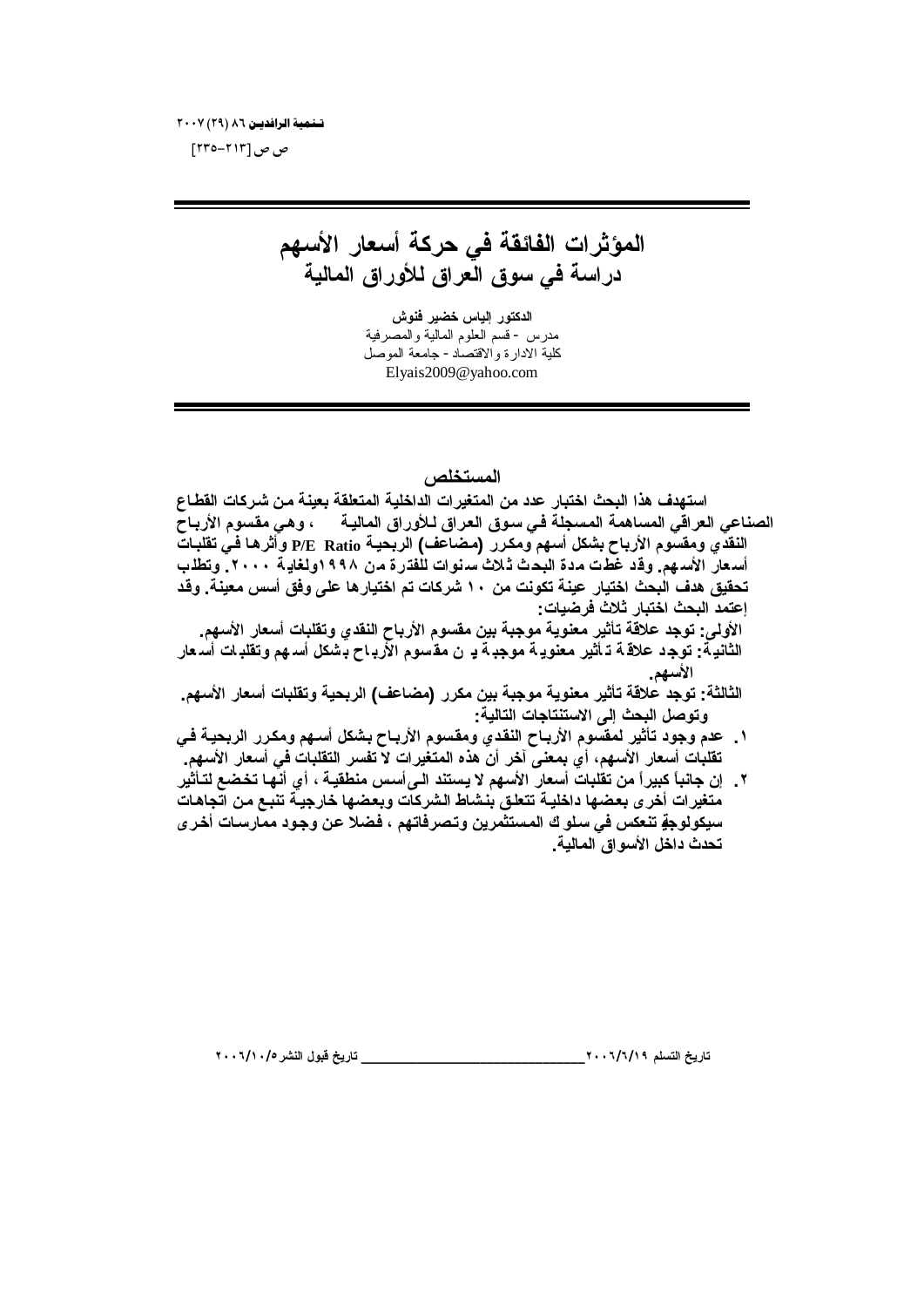#### **The Volatile Effect on Stock Prices Movements A Study of Iraqi Stock Market**

**Ilyas Kh. Fannoush (PhD)** Lecturer-Department of Financial Sciences University of Mosul

#### **Abstract**

The research aimed at testing many of internal variables which related to sample from Iraqi industrial sector companies that registered in Baghdad Stock Exchange. Those are cash dividend profits, dividend profits as stocks, and P/E ratio, and those effects in stocks price vicissitudes. The time period covered three years from 1998-2000.

The achievement of research purpose required select the samples consisting of 10 industrial companies which have been choose it on certain bases. This research depended on three hypotheses:

First: There is a significant relation between cash dividend profits and stocks prices vicissitudes.

Second: There is a significant relation between dividend profits as stocks and stocks prices vicissitudes.

Third: There is significant relation between P/E Ratio and stocks prices vicissitudes.

The study reached to some conclusions:

- 1. Cash dividend profits, dividend profits as stocks and P/E Ratio don't have any effect on stocks prices vicissitudes , in the other mean this variable don't expression the a vicissitudes in stocks prices .
- 2. A big side from stocks prices vicissitudes are not depend on logical basics, and stand to other features effected, some of them are internal related by companies activities.

Some of them are external come from psychologist trend reflection in behavior and manners of investors, and there is anther process which happen inside the financial markets.

المقدمة

تتسم أسعار الأسهم بالتقلب إرتفاعاً وانخفاضـــاً وفقــاً لمعطيـــات ومتغيـــرات (اقتصادية، مالية، سلوكية)، وعادة ما نكون مؤشر ات الأسعار السوقية حــرة فـــ الأجل الطوبل مقارنة بالأجل القصبر ، إذ نكون المؤشر ات السعربة مقبدة ولاســبما إذا دخلت في حسابها الأر باح السنوبة لحملة الأسهم. وقد أشار الفكر المالي للمعاصر من خلال مراحل نطور ه السبي العديسد مسن الاتجاهات الفكرية التي أسهمت في دراسة العوامل المؤثرة في تحركـــات الأســـعار السوقية للأسهم، وخلصت إلى ضرور ة توافق ثلاثة قرار ات مالية هـــ الاســـتثمار والنمويل وسياسة مقسوم الأرباح للتأثب ر في القيمة السوقية للسهم وتعظيم قيمته فـــي السو ق.

ونتحدد القيمة السوقية للسهم أو سعر السهم في السوق المالية نتيجـــة تفاعـــل قوى العرض والطلب وتغيير ه بين حين وآخرٍ مع أيوشّر هذا التغيير استجابة الــسعر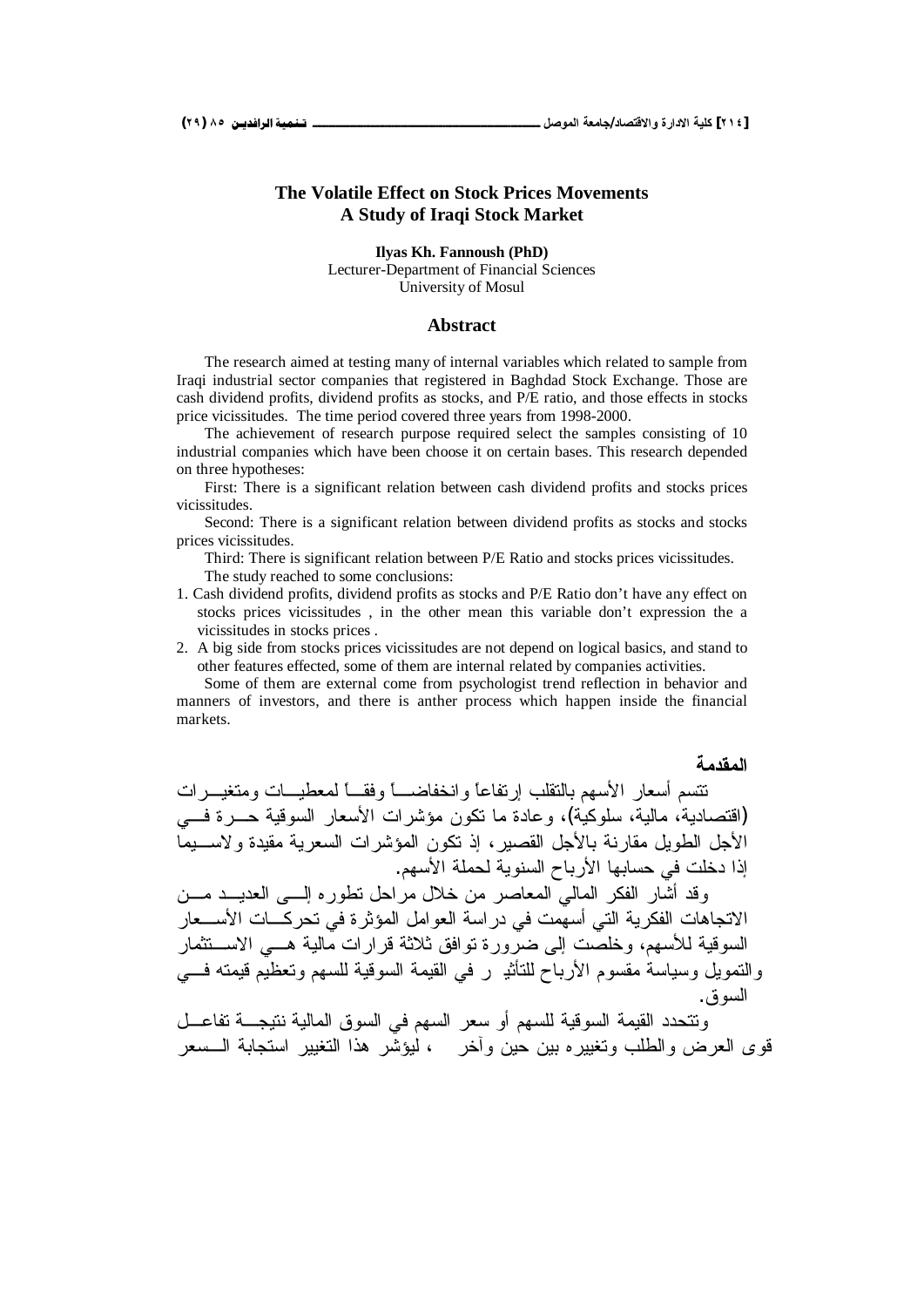**[ÏÎÒ] ūƍƈżººººººººººººººººººººººººººººººººº ...ƅƌŪƙŒŧœŶŪŊŗƂŧšƑżŗƀőœŽƃŒŘŒŧśŌƆƃŒ**

بوصفه انعكاساً للعديد من المتغيرات (الصناعية، الاقتصادية،المركـــز التتافـــسي، اتجاهات الإدارة بالنمو في المستقبل). (Branch, 1989, 208) فضلاً عن ذلك قد تكون التغير ات في العرض والطلب على الأســـهم مـــستندة إلى حقائق غير منطقية ونابعة من اتجاهـــات ســـيك ولوجية تـــنعكس فـــي ســـلوك المستثمرين وتصرفاتهم. في مثل هذه الحالة بتحدد سعر السهم بالاستناد إلى عوامل شخصىة. وفقًا لذلك فقد أشار (Francis, 1982, 323) إلى أن سعر السهم فـــي الــــسوق المالية يتحدد نتيجة لسلسلة من التقلبات العشوائية حول القيمة الحقيقية للسهم التسي تستند إلى مقسوم الأرباح والأرباح المنوقعة ومعدلات النمو بتلك الأربـــاح ، أي أن القيمة الحقيقة متقلبة باستمرار ، لتعكس مدى استجابة السوق للمعلومات الجديدة من لْجلْ تصـحيح الأسعار نحو القيمة الحقيقية الجديدة .من هنا لابد من تحليــل القيمـــة الْحقيقية من قبل المستثمر لمعرفة فيم إذا كان سعر السهم مضخم أو مخفضاً، كـــي . بتمكن من نوفيت فرار ه الاستثمار ي (Hampton, 1996, 368). ويركز البحث الحالي في جانبه النظري على عدد من المتغيرات التي يعتقــد بأنها تمثل أهمية كبيرة في تأثيرها علىتقلبات أسعار الأسهم ، وهي مقسوم الأرباح النقدي ومقسوم الأرباح بشكل أسهم ومكرر (مضاعف) الربحية P/E Ratio. وفسى الجانب التحليلي يتم اختبار هذه المتغير ات. منهجبة البحث أو لأ – مشكلة البحث نظهر المشكلة في الجانبين المعرفي والنطبيقي .ففي الجانب ا لمعرفي مسازال الجدل قائما حول بتحديد أيّ من المتغير ات أكثر تأثيرا في تحركات أسعار الأســـهم، ولكون المتغيرات المؤثرة غير محددة بشكل قاطع سواء كانت (اقتصادية، صناعية أو سيكولوجية)، فإن الأدب المالي لم يزودنا بما يشير إلى حصر هــذه المتغيـــرات واختبارها لببيان مدى نسبة تأثير كل منها في تقلبات أسعار الأســـهم . ولعـــل ذلـــك برجع إلى خصوصيات البيئات المالية وبروز متغيرات دون أخرى في التأثير فـــي نقلبات أسعار ألأسهم ووفقا لكفاءة كل سوق من الأسواق. عليه فإن الدراسات والبحوث التبى أنجزت نتاولت عدد أ من المتغيرات النسبي يعتقد بأنها أكثر تأثيرا في تقلبات أسعار الأسهم ، وخلصت إلى نتائج متباينة في بيان مدى التأثير ًمن عدمه. ويحاول البحث الحالي الذهاب بالاتجاه نفسه السذي ذهبت إليه البحسوث والدراسات الأخرى، بالتركيز على عدد من المنغيرات الداخلية وإختبارها، اذ يرى البحث بأنها أكثر تأثيرا في تحركات أسعار الأسهم . ولاسيما بعد نفاقم تأثير العوامل الخارجية التي لا تستند إلى أسس منطقية يعتقد أنها أشد تأثيرا فـــي أليــــة العــــرض والطلب على الأسهم، وهذا ما يقودنا إلى القول بوجود المشكلة في جانبها التطبيقي.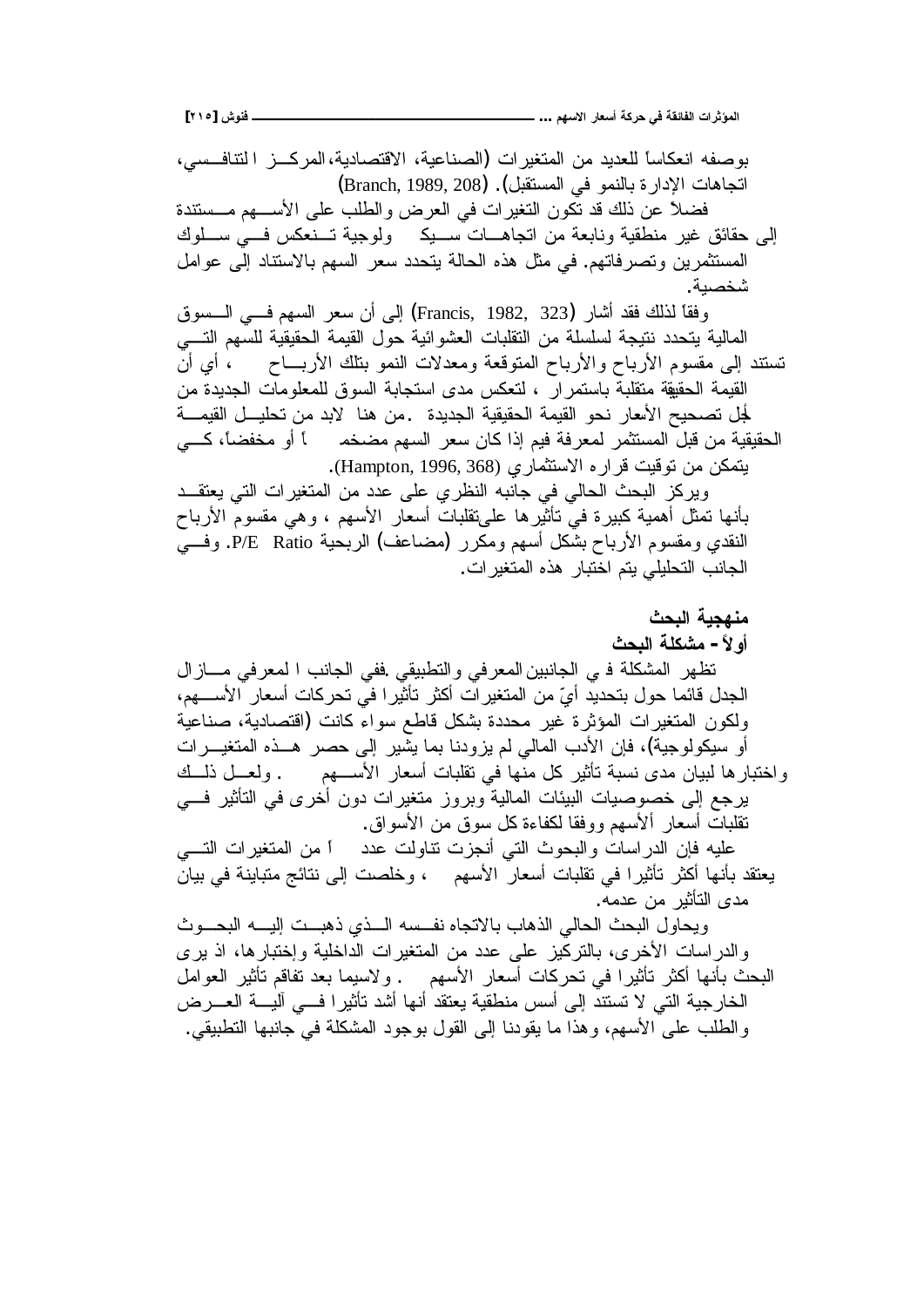**ŚšŕƃŒŗƒƆƋŊ -Ĺœƒƈœś** نأتي أهمية البحث من كون المنغيرات التي تؤثر في تحركات أسعار الأســـهم ما زالت غير مشخصة بشكل قاطع ، فضلا عن ذلك فإن النذبذبات في أسعار الأسهم نثيرهنهام جميع المستثمرين في السوق المالية ، وبالذات صغار المستثمرين الـــذين قد نلحق بهم خسائر غير محسوبة نتيجة النحر كات غير المتوقعة في هذه الأســـعار . ونزداد تحركات أسعار الأسهم أهمية نتيجة الانفتاح والارتباط الكبير بين العديد من الأسواق المالية في العالم ، وذلك بفضل أنظمـــة الاتـــصـالات الحديثـــة والتـــشغيل الألكتر و نبي للأسو اق.

**ŚšŕƃŒŻťƋ -Ĺœśƃœś** :ƓśōƔŕƈƑƅŏ¿ƏŰƏƅŔŜţŗƅŔŽŧƎƔ ŕ»Ǝśŕƍ੶ŕŗŵƏ»ŲƏƈƆƅř»ƔũŴƊƅŔŚŕƔųŸƈƅŔűŸŗƇŕŠŬƊŔřƔƊŕƄƈŏƐŧƈũŕŗśŦŔ .Ï .ƇƎŬƗŔũŕŸŬŌƓžŚŔũƔżśƉƈřƔƁŔũŸƅŔřƔƅŕƈƅŔƀƏŬƅŔƓžŜŧţƔŕƈŶƈřſƆśŦƈƅŔ ƇƏŬ»ƂƈŕƎƊƈƏŚŕƄũŮƆƅřƔ ƆŦŔŧƅŔŚŔũƔżśƈƅŔűŸŗƌƄũśśƒŨƅŔũŝƗŔƉŷŽŮƄƅŔ .Ð Ɠ»śƅŔŚŔũƔżśƈƅŔƏ řƔţŗũƅŔũũƄƈ ƇƎŬŌ¿ƄŮŗšŕŗũƗŔƇƏŬƂƈ ƒŧƂƊƅŔšŕŗũƗŔ řƔũŕƈŝś»ŬƛŔř»œƔŗƅŔƓ»žƇƎŬƗŔũŕŸŬŌŚŔũƔżśƓžřƔƂƔƂţūŬŌƑƅŏŧƊśŬśƛ .řƔƅŕƈƅŔƀŔũƏƘƅƀŔũŸƅŔƀƏŬŗřƆŝƈƈřƔƁŔũŸƅŔ

**ŚšŕƃŒŜŦƍƆƈ -ĹœŶŕŒŧ** .ŚŔũƔżśƈƅŔƉƈƉƔŷƏƊ¿ƈŮśƓśƅŔŜţŗƅŔŚŔũƔżśƈƓśƕŔ¿ƄŮƅŔŢŲƏƔ ƇƏŬƂƈ ƒŧƂƊƅŔšŕŗũƗŔƇƏŬƂƈ: Ɖƈ¿Ƅ¿ƈŮśƏ **ŗƒŕŕŪƃŒƍŊŗƄƀřŪƆƃŒŘŒŧƒźřƆƃŒ .Î** .P/E RATIO (šŕŗũƗŔŽŷŕŲƈ) ũũƄƈƇƎŬŌ¿ƄŮŗšŕŗũƗŔ ƓžřƆŠŬƈƅŔƇƎŬƗŔ¿ƄƅŧŸƔƒŨƅŔƓƅŕƈƅŔƀƏŬƅŔũŮŎƈŗ¿ŝƈśƔƏ :**ťƆřŶƆƃŒŧƒźřƆƃŒ .Ï** Śŕ»ƄũţśƅŔũŕƔŸƈƌſŰƏŗƀƏŬƅŔũŮŎƈƇŧŦśŬƔŨŏ řƆƔŧŗ ƀƏŬřŴſţƈƄƀƏŬƅŔ .űŕſŦƊƛŔƏŌŵŕſśũƛŕŗ'nŔƏŬƇƎŬƗŔũŕŸŬŌ ų»ŬƏśƈŕƎƊƈƓƅŕƈƅŔƀƏŬƅŔũŮŎƈƏŌƀƏŬƅŔřŴſţƈ'nŕƊŗƅƀũųŘŧŷƃŕƊƍƏ ƀƏŬ»ƅŔř»Ŵſţƈ'nŕƊŗƓžřƁŧƀũųƅŔũŝƄŌƉƈŧŸśƏ ƇƎŬƆƅƒũƎŮƅŔƓƁƏŬƅŔũŸŬƅŔ :(ÓÎÏ××Õ ƓƆŸƅŔ)řƔƅŕśƅŔřƅŧŕŸƈƅŔ¿ƜŦƉƈŕƎƔƅŏ¿ƏŰƏƅŔƉƄƈƔƓśƅŔƏ **ŗƀŽŮ¾ƂƑżƅƌŪƕŒťťŵ×ƅƌŪƃŒƏƄŵŘŦŽƈ¾ƍŒťřŗƀŽŮ¾ƂŔŧŰ¾ŮœšųƍƆŞƆ =ŧŶŪƃŒűŪƍřƆ ŧƌŬƃŒ¾ƚŤŗƃƍŒťřƆƃŒƅƌŪƕŒťťŵųƍƆŞƆ ƅƌŪƄƃƑſƍŪƃŒ**

غير أنه تعذر استخدام هذه الطريقة لعدم إمكانية الحـــصول علــــي البيانــــات الخاصنة بكل صفقة تداول وعدد الأسهم في كل صفقة. لذلك اعتمد البحث في بناء محفظة السوق للشركات عينة البحــث أو مؤشـــر السوق للعينة على متوسط سعر الإغلاق الشهرى لأسعار الأسهم.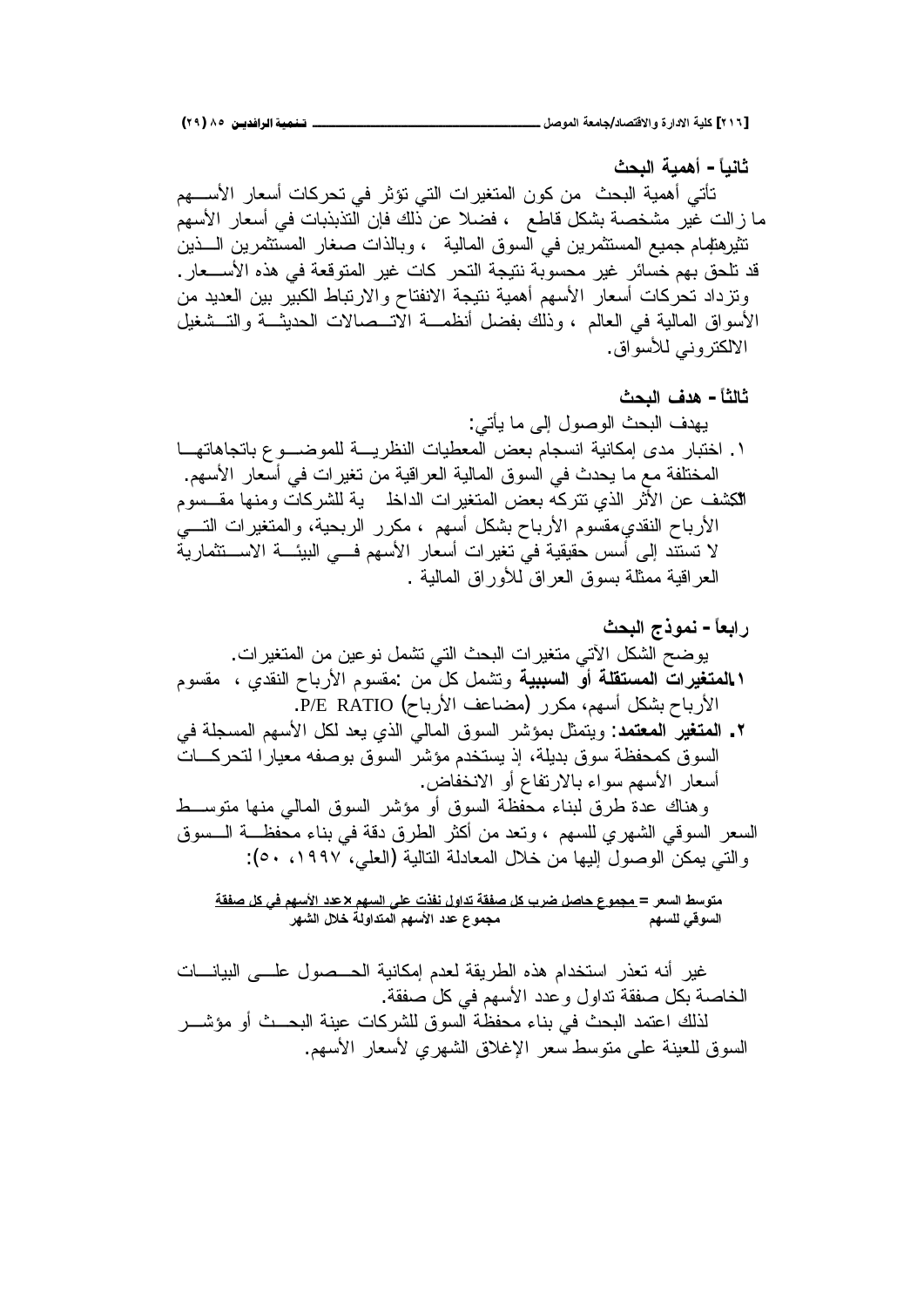

الشكل ١ إنموذج البحث

خامساً - فرضيات البحث في ضوء مشكلة البحث وأهميته وأهدافه بمكن صياغة الفرضيات الاتية: ١. نوجدُّ علاقة نأثير معنوية موجبة بين مقسوم الأرباح النقــدي ومؤشـــر الـــسوق المالي. ٢. نوجدٌ علاقة نأثير معنوية موجبة بين مقسوم الأرباح بشكل أسهم ومؤشر السوق المالبي. تثوجد علاقة تأثير معنوية موجبة بين مكرر (مضاعف) الأربـــاح P/E ومؤشـــر السوق المالبي.

# سادساً- عينة البحث ومدته

تغتيالٍ عينة البحث من الشركات المساهمة الصناعية ، وذلك لان القطـــاع الصناعي العراقي من القطاعات العريقة ، ويعطى عمقًا نوعياًللاقتــصـاد العراقـــي ، فضلاً ذَّلك فقد جاء اختيار العينة على أساس عدَّم الا نقطاع في توزيع مقـــسوم الأرباح النقدي ورسملة الأرباح خلال مدة البحث.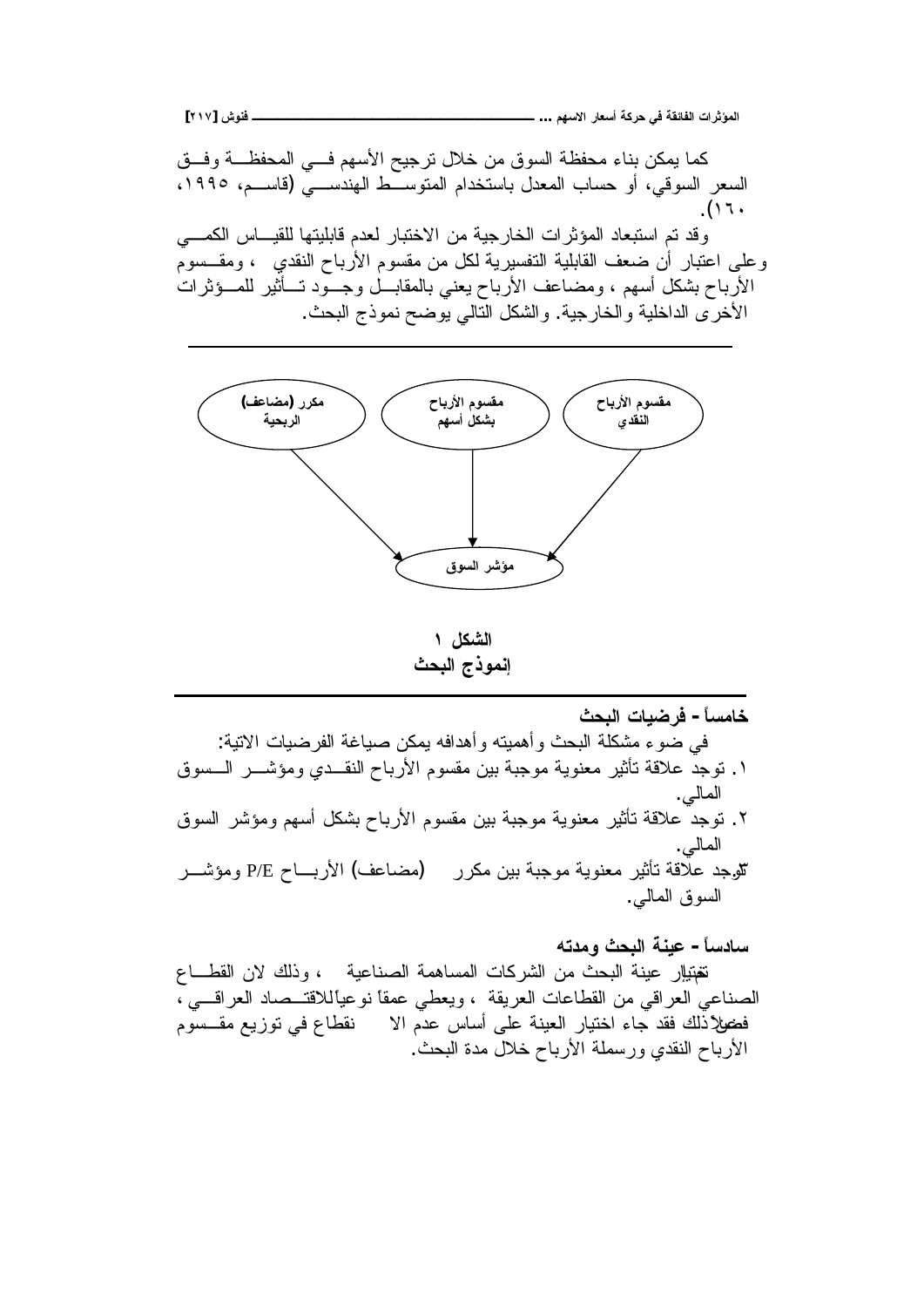ويقترن هذا باختيار مدة البحث ٣ سنوات من ١٩٩٨-٢٠٠٠، وهــي المـــدة التي لم يسجل فيها لشركات العينة إنقطاعقي رسملة الأربـــاح ، إذ ســـمح قـــانون الشركات برسملة الأرباح إعتباراً من ١٩٩٧ وفقاً للمادة (٥٥ / ثانياً) مـــنّ فـــانون الشركات رقم ٢١ لسنة ١٩٩٧. والجدول الاتي يوضح الشركات عينة البحث.

| الجدول ۱ |                    |
|----------|--------------------|
|          | الشركات عينة البحث |

| التصنيف | طبيعة الملكية | التأسيس          | اسم الشركة                                   |           |
|---------|---------------|------------------|----------------------------------------------|-----------|
| النوعى  |               |                  |                                              |           |
| نسيجية  | مساهمة خاصة   | ۱۹۸۹             | العر اقية للسجاد والمفروشات                  |           |
| نسيجية  | مساهمة خاصة   | ۱۹۸۹             | الخياطة الحديثة                              | ۲         |
| غذائبة  | مساهمة خاصة   | ۱۹۸۹             | المشروبات الغازية والمعدنية للمنطقة الشمالية | ٣         |
| هندسبة  | مساهمة مختلطة | ۱۹٦۲             | الهلال الصناعية                              | ٤         |
| هندسبة  | مساهمة مختلطة | 19V <sub>2</sub> | الصناعات الخفبفة                             | $\circ$   |
| كيماوية | مساهمة مختلطة | ۱۹٦۲             | الو طنية للصناعات الكيماوية و البلاستيكية    | ٦         |
| هندسبة  | مساهمة مختلطة | ۱۹۷۳             | الصناعات الالكترونية                         | $\vee$    |
| كيماوية | مساهمة مختلطة | ۱۹۷٦             | صناعات الأصباغ الحديثة                       | $\lambda$ |
| هندسبة  | مساهمة مختلطة | 1972             | الوطنية للصناعات المعدنية والدراجات          | ٩         |
| غذائنة  | مساهمة خاصة   | 1902             | البير ة الشرقية                              |           |

الجانب النظر *ي* 

أولاً – مقسوم الأرباح النقدي وتقلبات أسعار الأسهم

أقرت الاتجاهات التبي نتاولت مقسوم الأرباح وعلاقتها بتقلبات أسعار الأســـهم تناقضاً واضحا، فمدخل (Modigliani and Miller, 1961) أكد وضـــمن افتراضــــات السوق النامة انتفاعلاقية مقسوم الأرباح بنقلبات أسعار الأسهم ، في حـــين أشـــار مدخل (Jordan, 1963) على هذه العلاقة، وأن المستثمرين يدفعون علاوة للأســـهم التي تحصل على نسبة عالية من مقسوم الأرباح.

في خضم هذا الجدل فإن المشكلة لا تزال قائمـــة فـــي إطار هـــا الأكــــاديمي والتطبيقي، إذ يعتقد كثين جمهور المستثمرين بأهمية مقسوم الأربـــاح النقـــدي ٪، وأن مقدار المقسوم وتوقيتاته يعد أداة تستخدم ها الشركات لإرسال معلومـــات الســى المستثمرين وحملة الأسهم بقدرتها على الحفاظ على استمرار المقــسوم وإمكانيـــة زيادته في المستقبل (الحمدوني والأعرجي، ٢٠٠٦، ١) إلاّ أن سلوك البعض الآخر من المستثَّمر بن و تفصيلاتهم و طبيعة الأسوَّاق المبحوثة قد بشير (لي خلاف ذلك .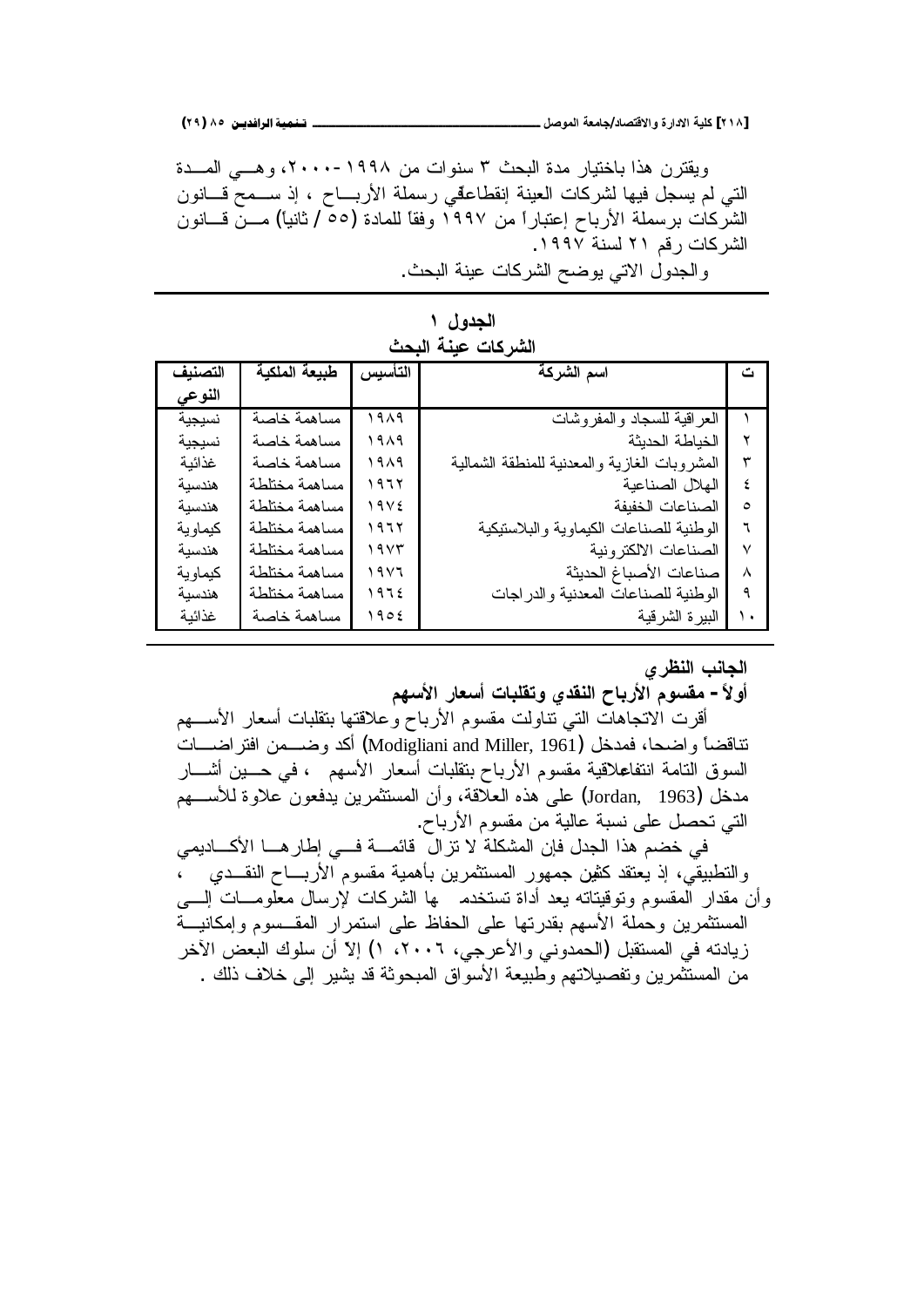ويشير (Petty, 1982, 484) إلى أن جانبا كبيراً من نقلبات أسعار الأسهم يأتي من خلال التغيير المستمر في مقسوم الأربـــاح النقــدي الـــذي يتحـــدد بـــالفرصُ الاستثمارية وتفضيلات المستثمرين. وفقًا لذلك فإن مسألة المبادلة ببين الاحتجاز لأغراض النمويل الذاتي وتوزيـــع الأرباح مرنبطة أساسا بحجم الفرص الاستثمارية المتاحة أمام الشركات، مـــن هنــــا فإن طبيعة سياسة مقسوم الأرباح نتحدد وفقا لما يأتي (Van Horn, 1986, 324): ا . حاجة الشركة للاستثمار هي التي تحدد طبيعة الأنفاق الرأسمالي . ٢. التمويل الداخلي من خلال الأرباح المحتجزة. ٣. اِصدار أسهم اِضافية لتغطية العجز . ٤. نوزيع الفضلة من الأرباح على المساهمين. يستتتج من ذلك أن مصدر التأثير في أسعار الأسهم هو معدل العائد الداخلي على الأموال المعاد استثمارها ، لذلك يكون المستثمر مستعدا لـــدفع عـــلاوة للـــسهم شرط أن تكون مساوية للمعدلات المطلوبة من قبله لفرص بديلة أو مماثلة بدرجـــة المخاطر ة. عليه فإن المتغيرات الاقتصادية والمالية لتغيير مقسوم الأرباح النقــدي هـــي العامل القوي المؤثر في أسعار الأسهم. وهذا يتوافق مع ما جاء بـــه Modigliani) and Miller) بأثر محتوى المعلومات بمقسوم الأرباح، أي بمعنى أخر أن مـــستويات الأرباح ومدى استقرارها هي المؤثر الحاسم في أســعار الأســـهم ولــــبس مقـــسوم الأر باح النقد*ى* بحد ذاته. وعلى خلاف ذلك يأتي مدخل Jordan الذي يؤكد على أن المستثمر يفــضل عادة مقسوم الأرباح الحالي لنقليل عنصر عدم النأكد ، لان المقــسوم يمثــل القيمـــة الحالية للتدفقات النقدية التي يحصل عليه ا المستثمر حتـــى لـــو واجهــت الـــشركة صعوبات في التمويل أو التشغيل ، فضلاً عن أن القيمة الحالية للمقسوم نعد بمثابـــة دخل للمستثمر بدون أن يؤثر ذلك في رأسماله الأصطبي (Hampton, 1996, 513). كما أن المستثمر يكون مستعدالدفع علاوة للسهم ذي المقسوم المرتفع ، لأن القيمـــة الحالية للوحدة النقدية بوصفها مقسوما أكبر من قيمـــة الوحـــدة النقديـــة المنوقعـــة بمكاسب رأسمالية والسبب في ذلك يعود إلىي أن عائد مقسوم الأرباح النقـــدي أقـــل مخاطرة من معدل النمو الذي قد يتحقق في ظل الاحتجاز . من هنا سيكونهعدل العائد المطلوب مرتفعا نتيجة عائـــد المقـــسوم ا لأكبـــر ũƔŝō»śŕƎƅūƔƅũŕƈŝśŬƛŔŚŔũŔũƁƉŐžƃƅŨ ƑƅŔĻŔŧŕƊśŬŔ(Van Horn, 1986, 426) وهي تخص الشركة فقط وأن سعر السهم يكون مساوياً للقيمة الحالية المخـــصومة لمقسوم الأرباح المتوقع في المستقبل.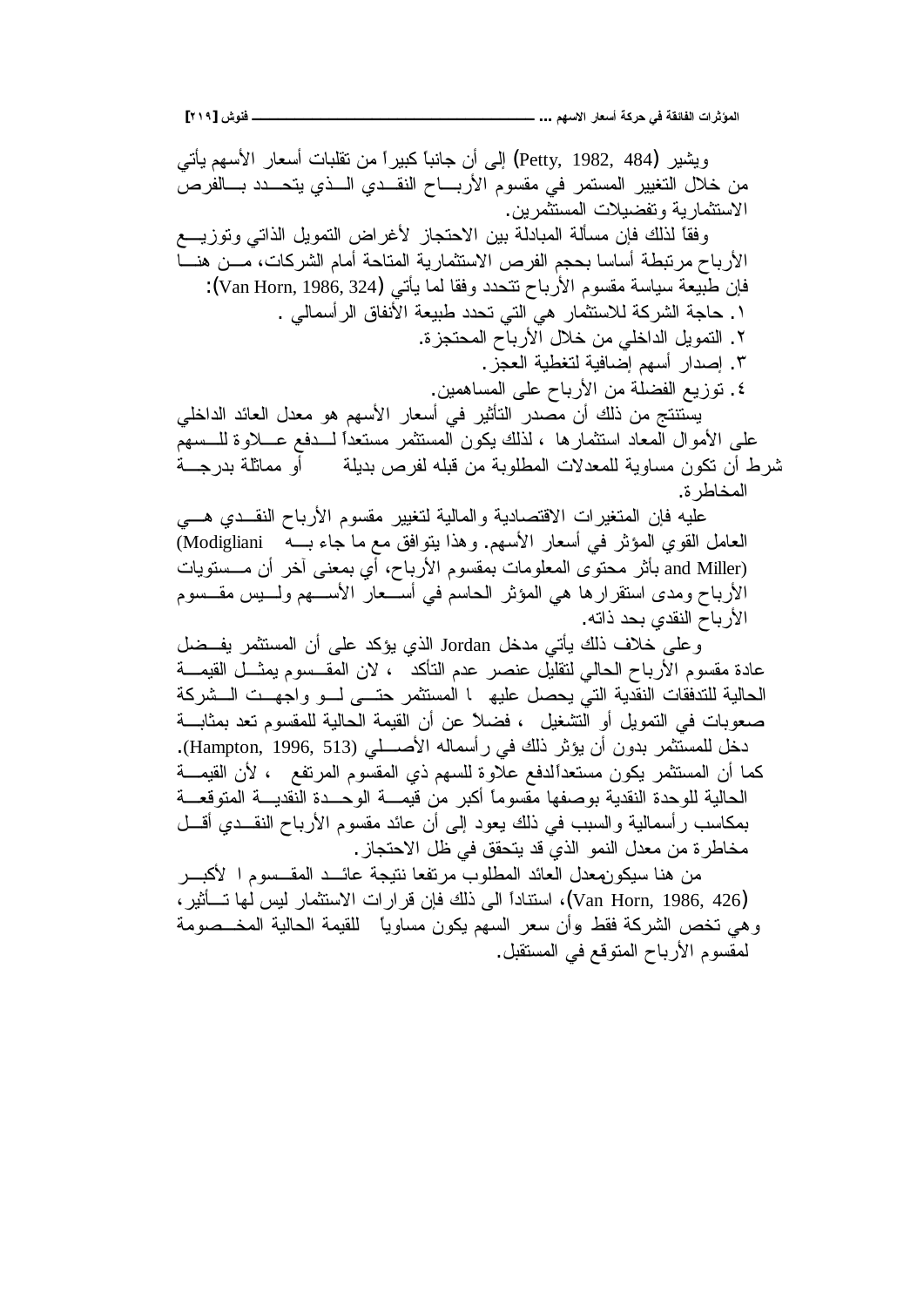ثانياً – مقسوم الأرباح بشكل أسهم وتقلبات أسعار الأسهم غالبا ما نقوم الشركات بـ إجراء نوزيعات لجـــزء مــــن أرباحهــــا الــــسنويـة أو الْمَتْرِ اكمة بشكل أسهم وعلى أساس حصص إضافية من الأسهم بدلا من التوزيعات النقدية، وهذه العملية ببساطة عبارة عن نحويل دفتري من حساب الأرباح المحتجزة لحساب ر أس المال. وعلى الرغم مرأن القيمة الدفترية لا تتغير في مثلهذا النوع من التوزيــع ، إلاّ أنها نفسياً ترضي المساهمين الذين سيحصلون على الـــسهم بـــسعره الــــدفتري ويبيعونه بسعر سوقي أعلى لمكن ما يحدث عملياً في أسواق الأوراق المالية هو أنه عقب توزيع الأرباح بشكل أسهم تهبط أسعار الأسهم في الـــسوق ، لان المعـــروض منها قد ازداد بشكل كبير ، مما يرتب إجراء التعديل السعرى. ويفضل جمهور مـــن المستثمرين في حالة ارتفاع الأسعار إستلام مقسوم الأرباح بشكل أسهم بــدلا مـــن المقسوم النقدي للأرباح لنفوق العائد المنحقق في الحالة الأولى مقارنة بالثانية. ويخلط البعض (Weston and Brigham, 1981, 410) بين توزيع الأربساح بشكل أسهم وتجزئة الأسهم Stock Dividends and Stock Splits. فبالنسبة لنجزئة الأسهم ليس هناك نغيير في حسابات رأس المال ، ولا يطـــرأ أي نغيير على حقوق المساهمين وأن ما يتم فعلاً هو نقسيم حقوق ا لمساهمين على عدد أكبر من الأسهم ، ومن ثغانٍ كل سهم جديد تصبح قيمته أقسل . فسإذا كانست التجزئة £إل المساهمين يستبدلون كل سهم لديهم بسهمين جديدين ، وفـــي هـــذه الحالة فإن القيمة الدفترية سوف نتخفض إلى النصف وكذلك القيمة الاسمية. ويرى السبعض ([www.albayan.co.ae/albayan/2003/03/28/egt/35.htm](http://www.albayan.co.ae/albayan/2003/03/28/egt/35.htm)) أن هذا الإجراء يعد خطأ و اضحاً نرتكبه الشركات، لانه لا ينتج عنــــه أي تغييــــر فــــي وضع الشركة المالي والا في حجم التدفقات النقدية والا في كمية النقد المتوفر . كما أنها لا تحدث أي تغيير في الالتزامات التي على الشركة ، فإذا كانت الشركة قـــادر ة على التوسع الذاتي بعد الزيادة فهي بكل تأكيد كانت قادرة على الشيء نفــسه قبــل الزيادة. والحقيقة أن السبب الوحيد لمهذه العملية هو تتشيط حركة النداول وجعلها في متناول معظم المتداولين فالك أن زيادة رأس المال ، ومن ثم زيادة عدد الأسهم بنتج غتغفليض في سعر السهم بنسبة الزيادة في عدد الأسهم نفسها، فضلا عن ذلــك فإن زيادة عدد الأسهم ينتج عنها انخفاض ربحية السهم الواحــد والقيمـــة الدفتريـــة وجميع مؤشرات الأسهم بنسبة الزيادة في عدد الأسهم نفسها، وهذا ما يجعل السسهم في منّتاول جميع المتعاملين في السوق ويكونالنداول عليه نشيطاً . ومن حيث تأثير زيادة عدد الأسهم في سعر السهم فالمفروض أن لا يزيد السعر ولا ينقص بـــسبب نوفع زيادة رأس المال لوحده ، وإنما بسبب الأرباح المتحققة وإمكانية زيادتهـــا فـــي المستقبل والتي تعد المحرك الرئيس لسعر السهم . ولكن رد الفعل في السوق علــــى هــذه العمليــــة بنبــــع مــــن كــــون المتعــــاملين بنقـــسمون إلـــــي ثلاثــــة أقــــسام :([www.albayn.co.ae/albayn/2003/03/28/egt/35.htm](http://www.albayn.co.ae/albayn/2003/03/28/egt/35.htm))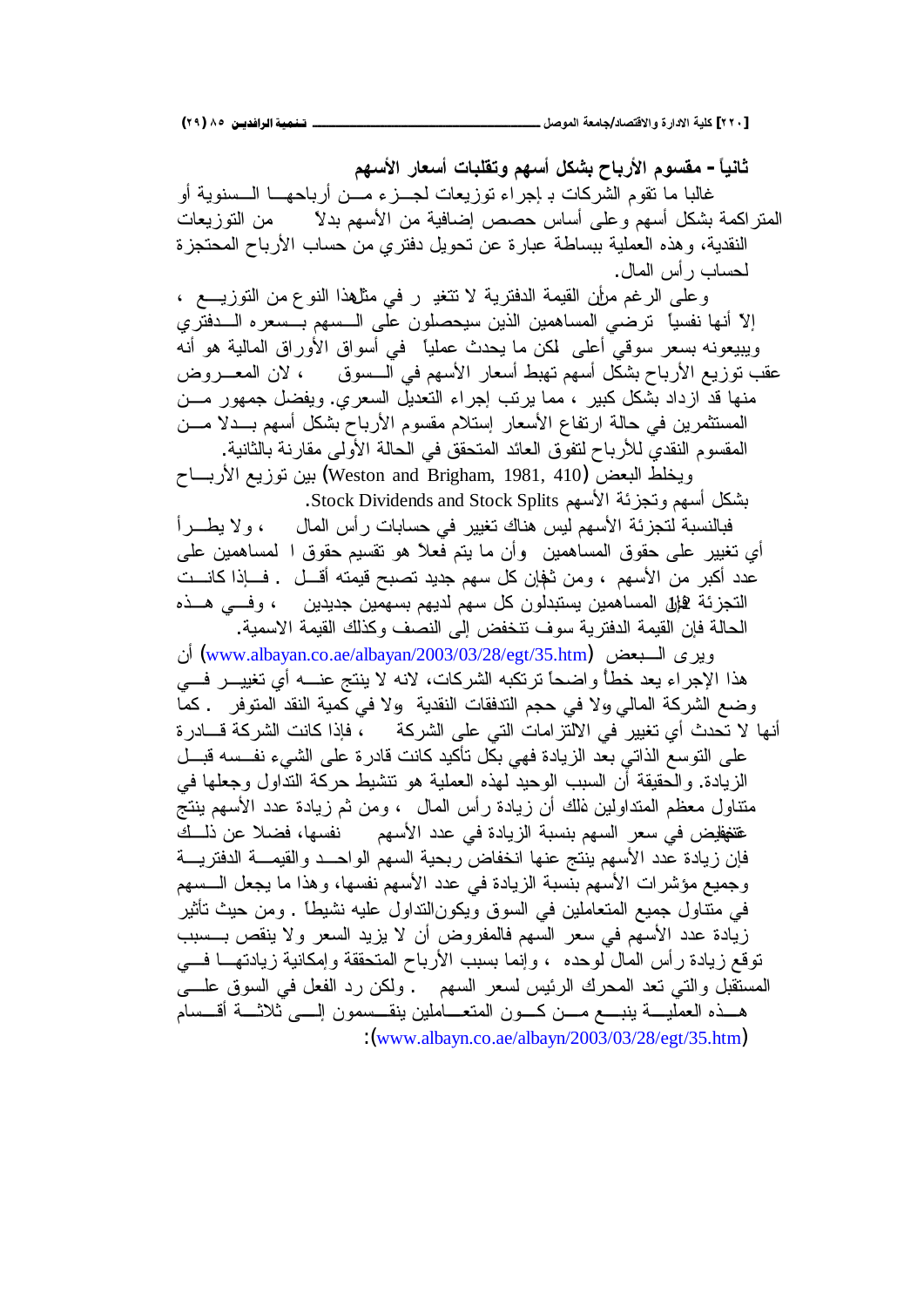**[ÏÏÎ] ūƍƈżººººººººººººººººººººººººººººººººº ...ƅƌŪƙŒŧœŶŪŊŗƂŧšƑżŗƀőœŽƃŒŘŒŧśŌƆƃŒ**

أَ. منداولون بسطاء يعتقدون أنهم سيحصلون على أسهم إضافية بقيمة السهم نفـــسها قبل زياة رأس المال ، ولذلك يندفعون للشراء في أسهلشم ركة التي يتوقع أن نزفع رأسمالها. ب. مضاربون بستغلون أخبار زيادة رأس المال لرفع السعر وجني الأرباح. جـ. مستثمرون متخصصون بعلمون أن عملية الزيادة ليس لها نأثير فعلـــي علــــي وضع الشركةوالمنهم يركبون الموجة ويبيعون الـ سهم حين ظهور الإعلان عن تجزئة الأسهم أو قبل موعد التوزيع الفعلى والاستفادة من فرق السعر . ويحسب السعر الجديد للسهم بعد عملية النوزيع وفقا للمعادلة الانية:

سعر السهم الجديد = <u>سعر السهم في السوق قبل موعد التوزيع ×عدد الأسهم قبل التوزيع</u> عدد الأسهم بعد التوزيع

ومن وجهة نظر سوق نيويورك (Weston and Bregham,1981,410) هنساك علاقة بين توزيع الأرباح بشكل أسهم وتجزئة الأسهم. فإذا كانت توزيعات الأربـــاح بشكل أسهم بنسبة أقل من 25%ن إجمالي الأسهم المنداولة ، فإنها نكــون بمثابـــة نوز يعات أرباح بشكل أسهم. أما آذا كانت نوزيعات الأرباح عند 25% وأكثر من إجمالي الأسهم المنداولة فإنها تكون بمثابة تجز ئة للأسهم.

من هنا أشارت تائج البحوث بهذا الصدد الى أن نأثر الأسعار الناتجـــة عـــن نوزيعات الأرباح بشكل أسهم يمكن استخدامها أساسم أللملاحظات في تأثيرها علـــي السعر، فعندما نكون توزيعات الأرباح بشكل أسهم مرتبطة بزيادة توزيعات الأرباح النقدية فإن أسعار أسهم الشركات نرتفع في السوق ، وفي حالة عدم وجـــود ارتبــــاط فإن أسعار الأسهم نتخفض في السوق .

**ƅƌŪƕŒŧœŶŪŊŘœƂŧšřŕƊřſƚŵƍ P/E Ratio (ŻŵœŰƆ) ŧŧƂƆ -Ĺœśƃœś**

يصنف الكثير من الباحثين مكرر الأرباح أو مضاعف الربحية كمـــا يطلـــق البعض عليه أحيانبأنله من الموشرات المهمة في الأسواق المالية ، لانه يعكس حالة النفاؤل والنشاؤم بشأن أسعار الأسهم (Spreacher, 1979, 29) ويقاس بقسمة ســـعر افقال السهم في نهاية الفترة على ربحية السهم الواحد للفترة نفسها.

كما بعدّ هذا المؤشر دالة لمعدلات الفائدة السسوقية والمخـــاطرة المـــصاحبة للأرباح والمتمثلة بالانحراف المعياري ، فضلاً عن معدل النمو في ربحيـــة الـــسهم الو احد .

ونرنبط نسبة P/E Ratio سلباً بمعدلات الفائدة السوقية والانحراف المعيـــاري ويرجع السبب في ذلك إلى أن المستثمر يرغب دائماً من في العوائد المرتفعة للأمسوال وبمستوى مقبول من المخاطرة . أما العلاقة الايجابية فتتكون بسين ربحيـــة الـــسهم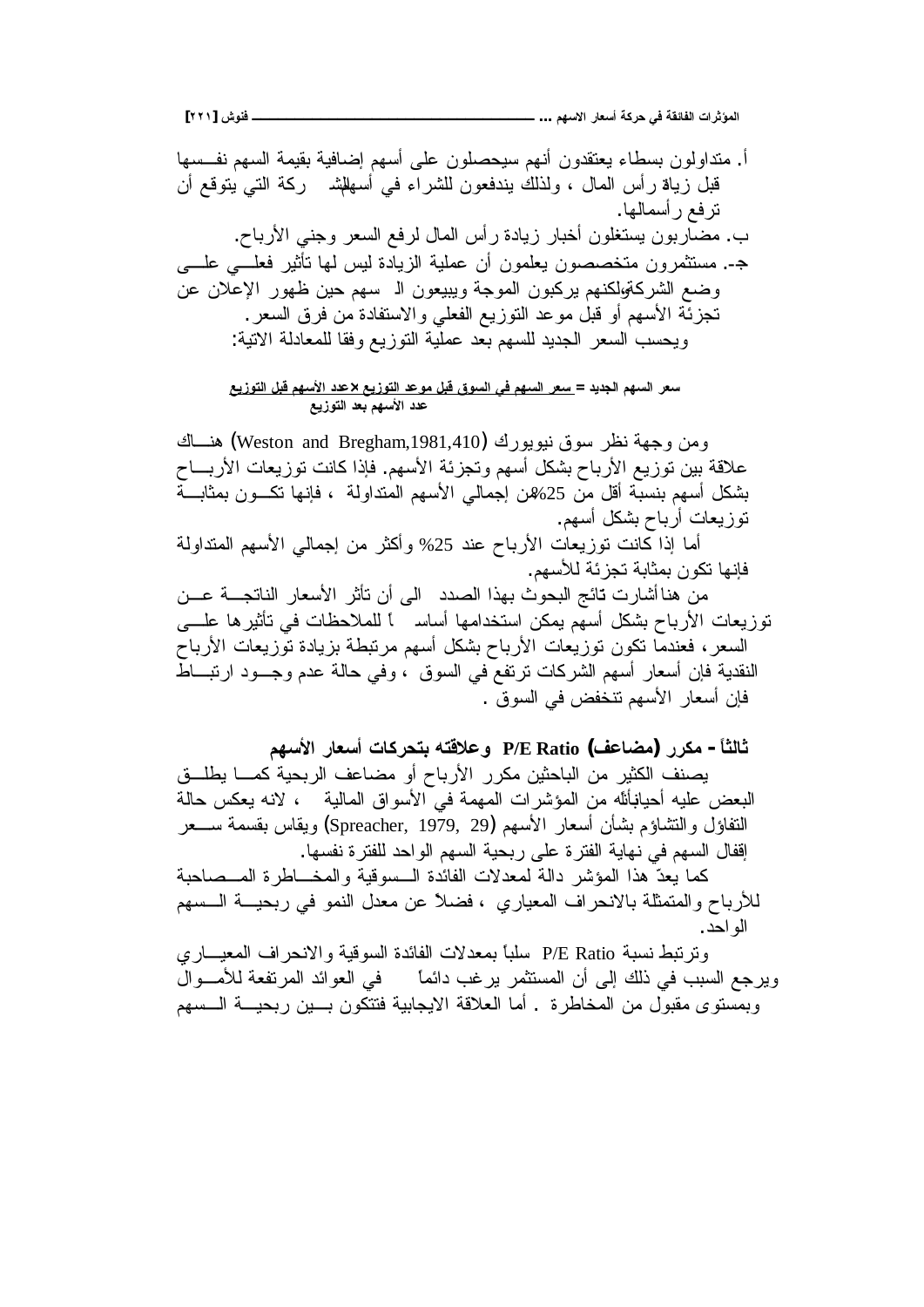**(ÏÖ) ÕÒ ÞNë¢Ë¦×ìÜàN**66666666666666666666666666666666666666666666666666666666666666666666666666666666666666666666666666**¾ŮƍƆƃŒŗŶƆœŞ/ťœŮřſƙŒƍŖŧŒťƙŒŗƒƄƂ [ÏÏÏ]**

الواحد Eps والنمو في هذه الربحية حتى يمكن نبرير السعر المسدفوع مسن قبل المستثمر (William, 1974, 193). من هذا المنطلق فإن الآفاق المستقبلية للتغيير في مقسوم الأرباح النقدي لابــد أن تعكس الارتباط الايجابي بين النمو ومؤشر EPS. وبالتالي فإن إرتفاع مؤشر P/E تشير إلى حالللتفاؤل من قبل المستثمر وثقته بأدائه . وبالعكس في حالَّة إنخفــاض المؤشر فإن ذلك بشير إلى تشاؤم المستثمر وإضعاف الثقة بأداء الـــسهم ,Amling) . 1974, 457) و هناك إمكانية استخدام مدى استقر ار المبيعات ونسبة الر افعة المالية بو صــــفها مؤشرات أخرى للمخاطر كمخاطر السوق ، ومخاطر النذبذب في سعر السهم ومدى إرنباطه بحركة أسعار الأسهم في السوق . ويختلف العديد من الكتاب والباحثين حول ماهية النسسبة الطبيعيـــة لــ (P/E)، ويدور الاختلاف حول مقام النسبة المتمثلة بربحية السسهم ، فسالبعض ينظـــر إلــــى الربحية التي نتحقق خلال الأثني عشر شهراً الأخيرة. فسي حـــين يـــرى أخـــرون أن المستثمر يشتري السهم بالنظر إلى ربحيت المستقبلية (Francis, 1991, 469) وليس على أساس ما نحقق في الماضي. ř»ƁƜŸƅŔŧ໊Ɣŏ¿Ɯ»ŦƉ»ƈƇśś P/E » ƅřƔŸƔŗųƅŔřŗŬƊƅŔŧŕŠƔŏƉŐžĻŕƔƆƈŷƏ الناريخية بين مكرر ربحية السهم ومكرر ربحية أحد مؤشرات الأسهم ، وبنفهم أبعاد تلك العلاقفقن تقدير قيمة مكرر ربحية السهم في المستقبل ، ويأتي ذلــك عــن طريق الحصول على معلومات لمكرر ربحية مؤشر السوق في المــستقبل . عندئـــذ بكون من السهل تقدير قيمة مكرر ربحية السهم في المستقبل بتحديد القيمة الملائمة لمكرر ربحية مؤشر السوق. فضلاً عن ذلك فإن تقدير قيمة مكرر الأرباح تختلف من وقت الى آخر نظر أ لارتباطها بسعر إقفال السهم ، وكما ذكرنا فإن من المتوقع أن تكون العلاقة ايجابيـــة بين مكرر ربحية السهم وبين معدل نمو ربحيته ، وكذلك مـــن المتوقـــع أن نكـــون العلاقة عكسية بين مكرر الأرباح والمخاطر التي قد تتعرض لها الشركة. وقد توصلت إحدى الدراسات إلى نتائج تشير إلى أن نـــسبة P/E المخفــضة *et. al.*, 1987, 46) للأسهم تحقق عوائد أعلى من الأسهم التـــي لهـــا P/E (Jahnke,

رابعاً – المؤثرات الخارجية وعلاقتها بتحركات أسعار الأسهم

هناك العديد من الأفعال النبي نحـ دث داخل السوق المالية نعد من أشــد أنـــواع الْجِر ائم ذكاءً و فهماللمتغير ات الاقتصادية وتأثير أ بالمكاسب و الخسائر الر أســـمالية ، ولاسيما عندما برنكبها بعض رجال الأعمال الذبن بملكون سطوة وثروات تمكــنهم من إتمام هذا الدور ، وبمساعدة ما بسمون بصانعي السوق القذرين.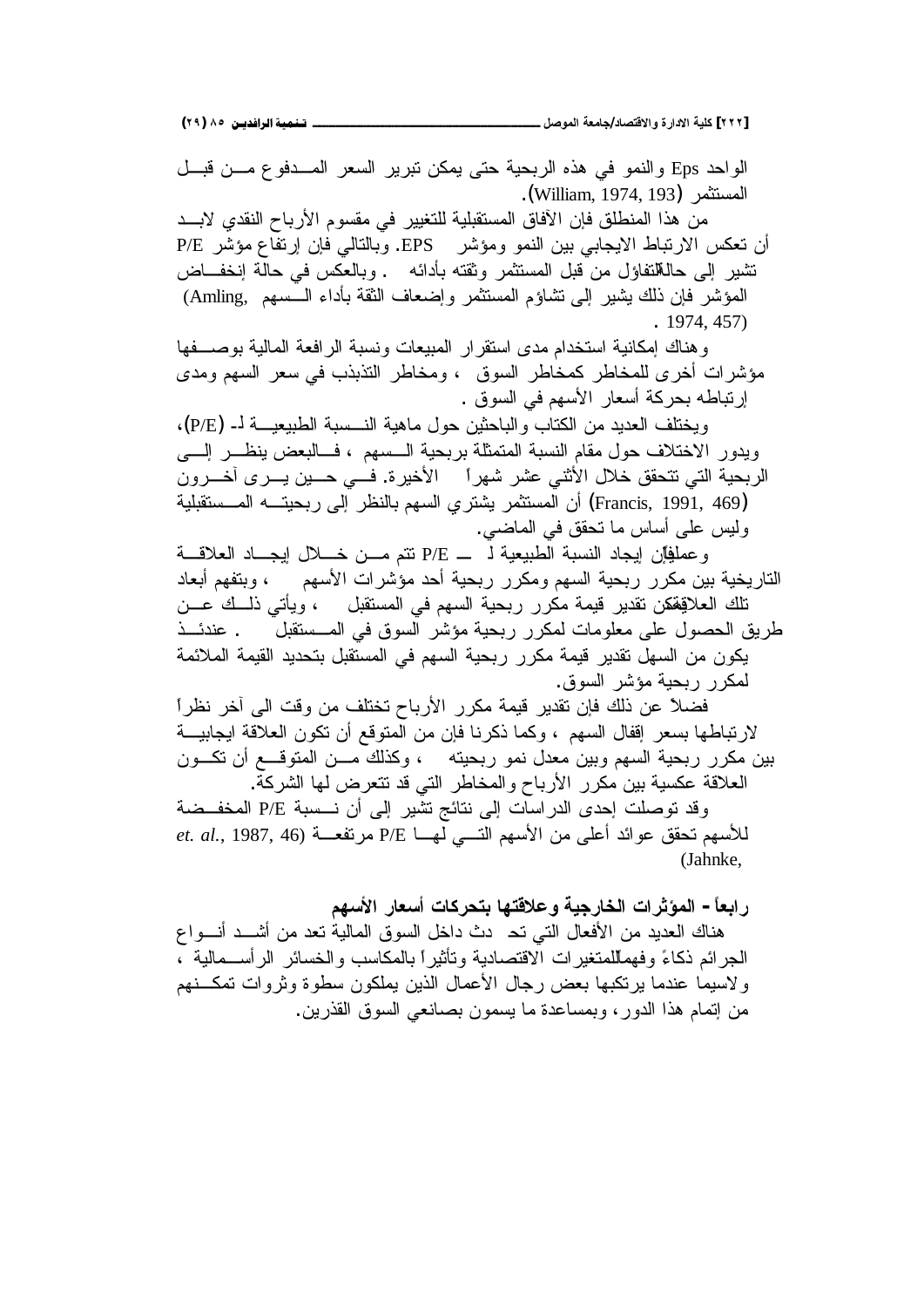المؤثرات الفائقة في حركة أسعار الاسهم … ــــــــــــــ

ــــــ فنوش [۲۲۳]

وأقرب مثال على ذلك ما قام به الملياردير جورج سورس فسي إنهيسار دول النمور الأسيوية، إذ إن إنهيار أسواق تلك الدول اسهم بدرجة كبيــــرة فــــي إنهيــــار (www.islamonline العملات الوطنية ومسن نسم نعرضسها لانهيسار اقتسصادي ..net/Arabic/sitem ap.htm) وبلا شك فإن أثر ذلك يقع على بعض المستثمرين الصغار الـــذين يتحركـــون بمنطق المضاربة في النداول على الأوراق المالية ، لذا يقع بعــضهم ضـــحية هــذه الممار سات القذر ة. ونتعدد الممارسات القذرة التي تحدث في الأسواق المالية ومنها:

١ . فتح حسابات متعددة للتداول وهي إحدى الطرق التي يلجأ إليها صانعو السوق الـ خفي لتحقيق مكاسب كبيرة على حساب المستثمرين الصغار والإضفاء شرعية على الفعل القذر للتداول ، فضلاً عن عملية جني الأرباح . ويمكّن هذا الأسلوب من التحكم في العرض داخل ســـوق المال، كما يؤدي إلى استمر لوَّصان الطلب حسب رؤية صانع السوق ، ويعد هــذا الأسلوب من أساليب الا حتكار التي تعمل ضد مــصلحة المــستثمر الــصغير فــــ، السلَّوْقِيقُوم صانع السوق الْخُفي بعمل موجات صعود وهبـــوط علــــي الــــسهم مســـــــ www.islamonline.net/Arabic/privacy.sht ml

٢. أسلوب الصدمات السعرية وهو يشبه الأسلوب السابق إلى حد ما ،ولكن من جـ انب عـــدد مـــن الأفـــراد متفقين اتِظلِّقا معلن على القيام بمضـاربات واسعة على سهم رخـــــــيص ، تـحطـــم نظرية العرض والطلب وندفع المستثمرين للبيع أو الشراء بكميات كبيرة. وقد عرفت أسواق المالِّ عمليات نلاعبٌ من إبنكار بعض المضاربين الـــذين يستغلون ثغرات القانون ،هذا النلاعب بمس بالدرجة الأولسي العسرض والطلسب ويجعل منهما ألية وهمية لا تعبر عن حقيقة أوضاع السوق . فعلى سبيل المثال نتم المضاربة على أحد الأسهمّ النشطة ﴿ ، بحيث يتم شراء أو بيع كميات كبيرة من هذا السهم ، ومن ثم يتم تصدير شـــعور غيـــر حقيقـــي لبقيـــة الْمَتعاملين في السوق بأن هذا السهم مـ رشَّح للصعود في حالة شراء كميـــاتٌ كبيـــرة منه. وبالنالي يحدث نوع من الصدمة السعرية حول السهم ندفع بقيـــة المـــستثمرين لشر ائه أو بيعه بكميات هائلة، وبذلك يحقق المضاربون أهدافهمّ . وعلمي الرغم مرأين هذه التعاملات غير قانونية ، ولا يمكن لأحد أن يعتــــرض عليها، فإنها في واقع الأمر نؤثر بقوة في نحركات أسعار الأسهم ونحقق الخـــسائر

للعديد من المستثمرين. www.exchangenewyork.com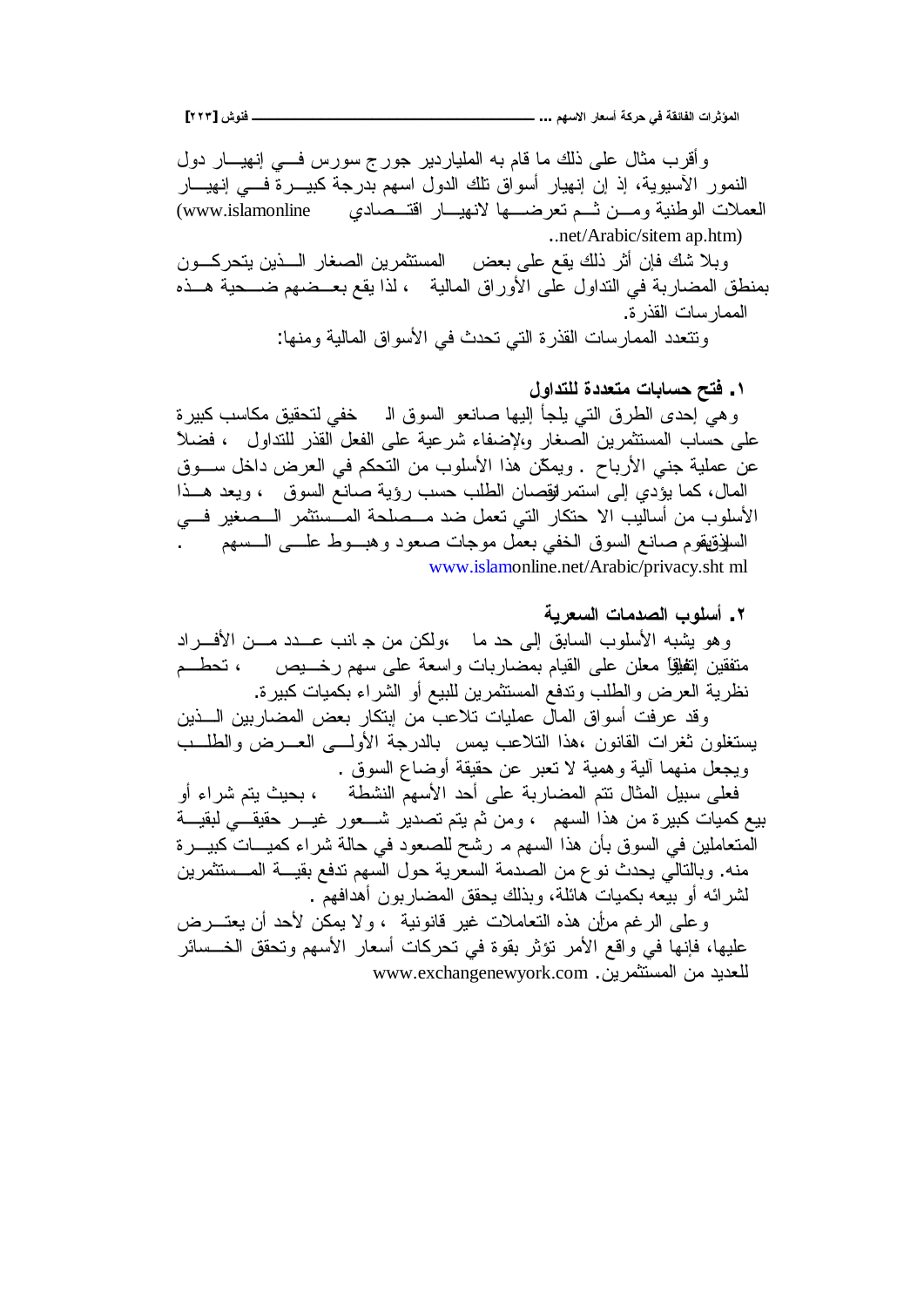**ŗƒƆƋƍƃŒŘœŕŧœŰƆƃŒ .Ð** وهي من أقدم الممارسات الضارة في الأسواق المالية ، وتعتمــد علـــي البيـــع الصوري للموجوداسواء كانت في سوق أسهم أو سلع أو عقارات وقد حـــدذت مثل هذه المضاربات الوهمية بوجود أوامر بيع للموجودات في أسواق دول النمـــور الأسيوية، مما سبب:فهيار نلك الأسواق الناشئة ، فضلاً عـــن ذلــك فـــان عـــدوى الأسواق تسهم في إنتقال الانهيارات المالية من سوق الى أخرى. ويدل هــذا علـــي ارتباط الأوراق المالية من خلال الانتقال السريع للمعلومات. من جهة أخرى يوجد أسلوب آخر من المضاربات الوهمية التي تعتمد علـــي المراهنات بغض النظر عن وجود مراكز مالية حقيقية كمـــا لا توجــد موجـــودات حقيقية يمكن تسيلها في حالة الضرورة ، وهذا أيضا يؤدي إلى إنهيار الأسعار داخل

<u>www.thegulfbiz.com/vb/showwth</u>

**ŘœƆƍƄŶƆƃŒ¾ƀƈƑżŔŵƚřƃŒ .Ñ**

حيث يوجد شريط للأسعار الخاص بالأسهم المدرجة في السوق يعرض فسي كثير من القنوات الفضائية والمواقع الالكترونية ، ويقوم بعض الأفراد بـــشكل غيـــر معلن عندما تبدأ الجلسة بالاتفاق على محاولة تثبيت سعر رخيص للسهم بعيدا عـــن السعر الفعليهتي إذا شاهده صغار المستثمرين محدود ي المعلومات ينخدعون به سواء نم ذلك من خلال جلسة السوق أو عبر شاشات الفضائيات والوسائل المختلفة ومن ثم بِشرعون في البيع بأسعار منخفضة خوفا من انخفاض قيمة السهم.

والشيء نفسفه يحدث في نهاية الجلسة ، إذ يقوم صـــانعو الـــسوق الخفـــي بمحاولة تثبيت سعر رخيص لبداية الجلسة القادمة حتى يقع فـــــى شـــراكهم صــــغار المستثمرين ومحدودي المعلومات، اذ بشاهدون سعر الإغلاق على أغلب الفضائيات والمواقــــــــــــع فيقومــــــــــــون بــــــــــالبيع لتخفــــــــــيض الأســـــــــــــعار [http://www.arabiyat.com/forums/foru….php?](http://www.arabiyat.com/forums/foru�.php?) forumid=27.

**ŘœŶőœŬƃŒƍŗőűœŤƃŒŘœƆƍƄŶƆƃŒŔƒŧŪř .Ò** فالمعلومات في المجال الاقتصادي نترجم إلى قرار يجلب السربح إذا كانست صحيحة، ويضيع رأس المال إذا كانت خاطئة (Francis,1983,92).

وصانعو السوق الخفى يع دون قواعد اللعبة هنا بسيطة ما دامت أجهزة الرقابة بعيدة ويد القانون قاصرة . ويكفى فقط خبر غير صحيح يستم تسسريبه بطريقـــة أو بأخرى إلىي الصحافة فترتفع أسعار سهم معين وبعدها نبدأ عملية البيع مـــن جانــــب المستفيديكما قد يحدث تسريب شائعة أخرى تهوي بسعر الـــسهم بـــشكل متـــدن عندما يقبل المستفيدون على الشراء.

وفي الحالتين يحقق صاحب الشائعة المكاسـب مــن وراء الزبـــائن الـــذين يصدقون ما يسمعون أو يقر أون، فضلاً علخفاء المعلومات يعد نلاعباً قـــذرا ، إذ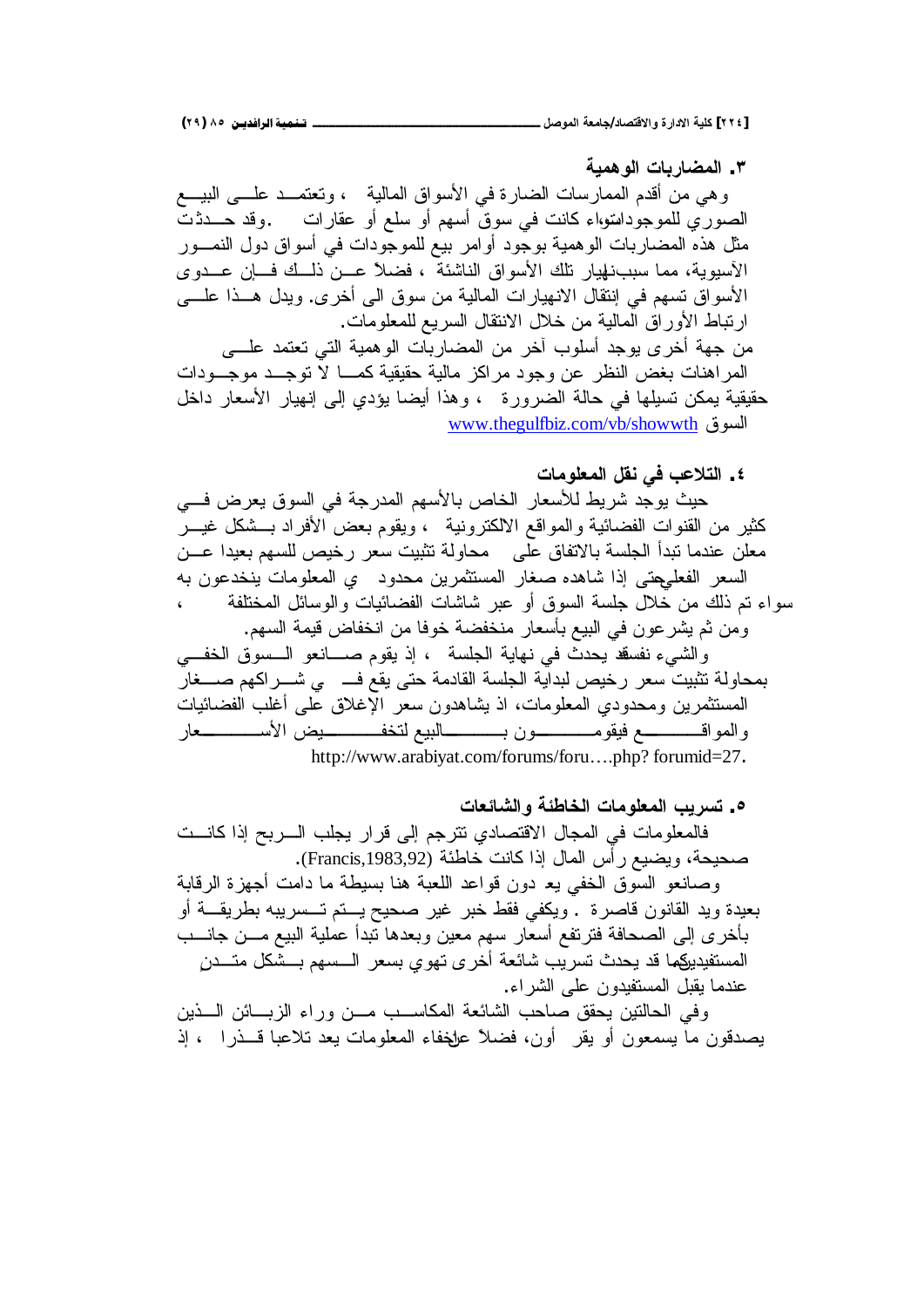ترتفع بعض الأسهم دون مبرر ، ثم يكتشف بعد مدة وجود صسفقة بيسع أو تحقيسق أرباح عالية للشركات صاحبة هذه الأسهم دون أن يكون قد تم الإعلا مص ف هسذه المعلومات، اذ يتم الاكتفاء بإبلاغ أناس معينين قد لا نزيد نـــسبتهم عـــن 1% مـــن المتعاملين في السوق، وهؤلاء فقط هم الذين يتمكنون من تحقيق أرباح سريعة . كما توجد ظاهرة خطيرة تتمثل في عروض شراء لأسهم بعــض الــشركات وسرعان ما يتضح عدم جدية هذه العروض ، بل قد يصل الأمر إلىي أن نكون هـــذه العروض مجرد شائعات ، أما النتيجة الخطيرة التبي تترنب على مثل هذه العــــروض غير الجادة فتتمثل في التلاعب بأسعار الأسهم محل المضاربة عليها لصالح البعض www.gulfbase.com/home ar.asp وعلى حساب البعض الآخر

**ŖŧŪƆŪƃŒŘœƂŧŬŔŵƚř .Ó**

بضاف إلى ما سبق فإن ضعف الرقابة في السوق وعــدم وجــود عقوبـــات ر ادعة يؤدي إلى سلسلة المخالفات الحادة وتلاعب شـــر كات السمـــسر ة بـــصـغار المستثمرين سواءً عن طريق استخدام المعلومات الداخلية أو التلاعب في تحريــك أسعار الأسهم صعو دأ وهبوطاً بالنعاون بين الشركات صـــاحبة الأســـهم وبعــض شركات السمسرة لنحقيق أرباح استثنائية وغير مشروعة.

كما قد نقوم شركات السمسرة بالبيع والشراء لأسهم الزبائن المحفوظة لــــديها مندون علمهم و مريون موافقتهم لغرض مكاسب للشركة ، أو بيع جميع الأســـهم المملوكة للزبـــلؤرلههـــرب بعـــد تـــصفية الـــشركة والـــضحية دائمـــأ صــــغار www.islamonline .net/Arabic/privacs.

ومن ناحية أخرى فقد يتم الأضرار بصغار المستثمرين عندما تقوم الحكومات من خلال بعض أدوات النحكم في السوق ، مثل ســعر الفائـــدة وعمليـــات الـــسوق المفتوحة التبي بندخل فيها البنك ا لمركزي مشترياً وبائعا للأوراق المالية من أســـهم وسندات، فمثلِلاً أر ادت الحكومات تقليص حجم النشاط رفعــت أســـعار الفائـــدة ــ ، وقامت ببيع ما لديها من أسهم وسندات بكميات كبيرة مصموم وعادة ما تكون مثـــل هـــذه الممارسات مفاجئة حتى تحقق ما تريد.

وخلاصة ما نقدم فإن الدلائل تشير إ لي أن الزخم الكبيـــر الـــذي يـــدفع نمـــو الأسواق المالية الأولية والثانوية هي السياسات الاقتصادية التي تسعى إلى تحريـــر الأسواق ونتويعها تدريجياً ، وكل هذا من شأنه أن يدفع المـــستثمرين الــــي تغييـــر طريَّة التداول في الأسهم . فضلا عن ذلك فإن هذا النمـــو يمكـــن أن يفـــتح أمــــام المستثمر بن فر صـا استثمار بـة أكبر لتعز بز مـحافظهم الاستثمار بـة.

ومع ذلك من الضروري أن يعتمد المستثمرون منهجاً أكثر نتثىدداً يقوم علــــي أسس مدر وسة مبنية على البحوث وليست مدفوعة بحركة السوق فقط.

ولقد بدأت أسواق المال بالانفتاح أكثر فأكثر بوما يعد بوم وبإيقــاع متـــسار ع بالنمو ومثل هذا النمو يولد فرصاً عظيمة بالنسبة للمستثمرين وشــركات تــداول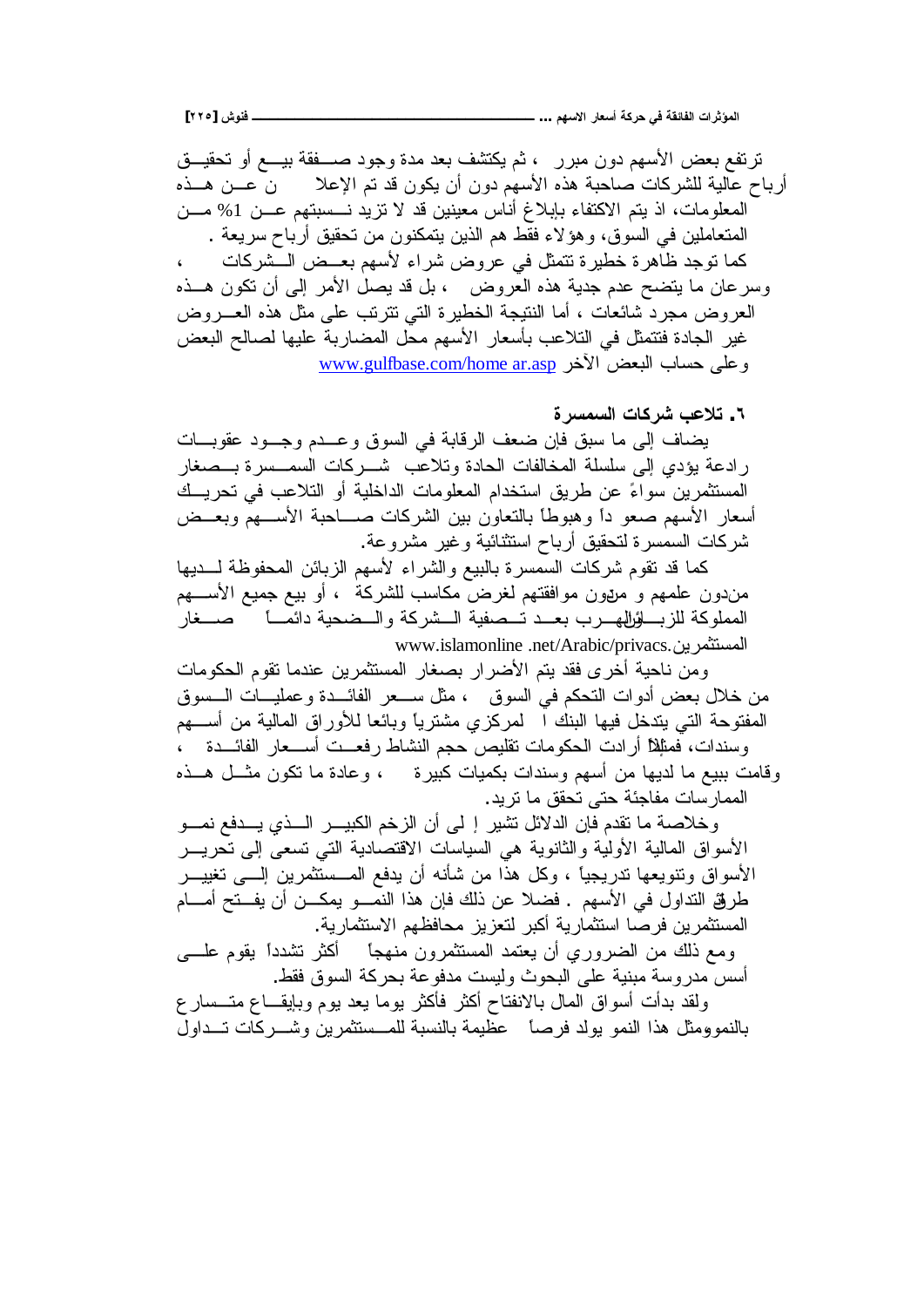الجانب التحليلي

الأسهولكنه أبضا لا بخلو من الصعوبات والتحدبات . كما أن هذه الأسواق تتحفز بحركة النداول التي غالبالا تستند إلى معطيـــات فعليـــة ، مـــن خــــلال الأبحــــاث والدراسات العلمية عن شركة أو قطاع معين ، مما يرنب مخاطر جسيمة في حـــال بدأت اتجاهات السوق بالتغيير أو النقلب.

و**صف متغير ات البحث** يشكل مقسوم الأرباح النقدي ومقسوم الأرباح بشكل أسهم ومكـــرر الأربــــاح متغيرات مهمة مقارنة ببقية المتغيرات الداخلية والخارجية التي يمكـــن أن يظهـــر تأثيرها مباشرة بشكل مـ نطقي وغير منطقي في تحركـــات أســـعار الأســــهم ممثلــــة بمؤشر السوق. ويتضمن هذا الجزء من البحث وصف لهذه المتغيرات في السشركات عينسة

البحث و خلال الفتر ة المحددة للبحث.

**(ŗƈƒŶƄƃžƍŪƃŒŧŬŌƆ)žƍŪƃŒŗŲŽšƆ .ĹƙƍŊ**

|                                                                                                                                    | الجدول ۲ |       |       |       |                                        |                                                                                |       |       |         |         |  |  |
|------------------------------------------------------------------------------------------------------------------------------------|----------|-------|-------|-------|----------------------------------------|--------------------------------------------------------------------------------|-------|-------|---------|---------|--|--|
| متوسطات أسعار الاغلاق الشهرية<br>(المبالغ بالدنانير)                                                                               |          |       |       |       |                                        |                                                                                |       |       |         |         |  |  |
| غازية<br>البيرة<br>الكيماوية<br>الإلكترونية<br>الخباطة<br>الخفيفة<br>الأصباغ<br>الهلال<br>الدر اجات<br>السجاد<br>الشرقية<br>شمالية |          |       |       |       |                                        |                                                                                |       |       | السنوات |         |  |  |
| 18.33                                                                                                                              | 19.35    | 60.3  | 25.1  | 22.24 | 37.37<br>33.45<br>34.46<br>45.82<br>50 |                                                                                |       |       |         |         |  |  |
| 19.46                                                                                                                              | 23.15    | 104.1 | 46.06 | 37.81 | 65.41                                  | 65.27                                                                          | 59    | 56.38 | 43.7    | 1999    |  |  |
| 13.38                                                                                                                              | 14.17    | 84.34 | 39.5  | 44.43 | 57.69                                  | 49.81                                                                          | 57.73 | 76.3  | 45.84   | 2000    |  |  |
| 16.95                                                                                                                              | 18.89    | 82.92 | 36.89 | 34.83 | 56.31                                  | 55.03                                                                          | 51.37 | 55.38 | 41.33   | المتوسط |  |  |
|                                                                                                                                    |          |       |       |       |                                        | ا <b>لمصدر</b> : الجدول من إعداد الباحث بالاستناد إلى البيانات المالية للشركات |       |       |         |         |  |  |

بِتِبِينِ مِنِ ا لَجِدولِ ٢ أَنِ أَعلَى مِتوسطِ لأسعارِ الإغلاقِ الشهرِ بِهَ للفترِ ةِ المحددة في البحث كان في شركة الغازية الشمالية 82.92 دينار وأدنى متوسط فــي شـــركة السجاد والمفروشات 16.95 وجاءت بقية متوســـطات أســـعار الإغــــلاق الـــشهرية للشر كات على التو الى:

الكيماوية 56.31، الدراجات 55.38، الالكترونية 55.03، الأصـــباغ الحديثـــة 1.375، البير ة الشر قية 41.33، الهلال الصناعية 36.89، الخفيف 34.83، الخياطـــة الحدبثة 18.89.

ويبدو أن التذبذب كان واضحاً في متوسطات أسعار الإغلاق الـــشهرية لكـــل سنة من سنوات البحث، مما قد يشير إلى إنعكاس أثر بعض المنغيرات في السوق.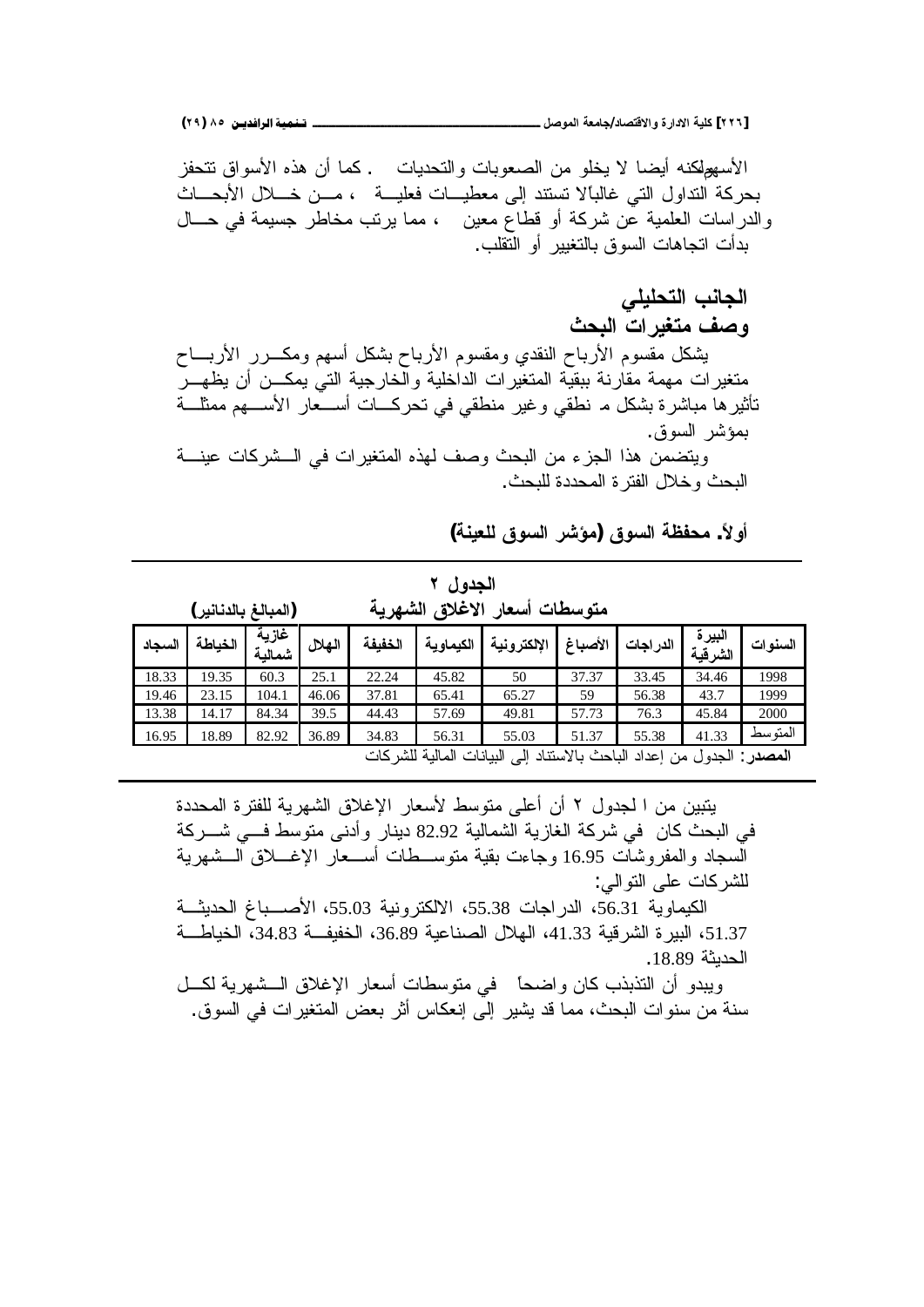**[ÏÏÔ] ūƍƈżººººººººººººººººººººººººººººººººº ...ƅƌŪƙŒŧœŶŪŊŗƂŧšƑżŗƀőœŽƃŒŘŒŧśŌƆƃŒ**

**ƐťƀƈƃŒşœŕŧƕŒƅƍŪƀƆ -Ĺœƒƈœś** بوضح الجدول ا لاتي مُقسوم الأرباح النقدي الموزع من قبل الشركات عينــــة البحث خلال فترة البحث وقد تم استخراج متوسر ط مقسوم الأربـــاح النقـــدي لكـــل شر كة.

| الجدول ۳ |  |                                         |  |  |  |  |  |  |
|----------|--|-----------------------------------------|--|--|--|--|--|--|
|          |  | مقسوم الأرباح النقدي للشركات عينة البحث |  |  |  |  |  |  |

المعالغ بآلاف الدنانير

| السجاد | الخباطة                                                                   | غازية<br>شمالية | الهلال | الخفيفة | الكيماوية | الألكترونية | الأصباغ | الدر اجات | البيرة<br>الشر قبة | السنو ات |  |
|--------|---------------------------------------------------------------------------|-----------------|--------|---------|-----------|-------------|---------|-----------|--------------------|----------|--|
| 150    | 75                                                                        | 168.75          | 348.8  | 300     | 270       | 200         | 975     | 38        | 80                 | 1998     |  |
| 250    | 150                                                                       | 135             | 500    | 1000    | 864       | 400         | 1170    | 152       | 120                | 1999     |  |
| 250    | 120                                                                       | 250             | 1200   | 1400    | 1500      | 800         | 2047.5  | 304       | 262.5              | 2000     |  |
| 217    | 115                                                                       | 84.6            | 683    | 900     | 878       | 467         | 1398    | 165       | 154.2              | المتو سط |  |
|        | المصدر: الجدول من إعداد الباحث بالاستناد إلى<br>البيانات المالية للشركات. |                 |        |         |           |             |         |           |                    |          |  |

بتضح من الجدول السابق أن أعلى منوسط مقسوم إرباح نقدية كان في شركة الأصباغ الحديثة 1.398مليون دينار ، وأدنى متوسط في شركة الخياطـــة الحديثـــة 115 ألف دينار ، وتتابعت متوسطات بقية الشركات وفقا لأعلى متوسط : الخفيفة 900ألف دينار ، الكيماوية 878ألف دينار ، الهــــلال الـــصناعية 683 ألـــف دينار ، الالكترونية 467 ألف دينار ، السجاد والمفروشات 216.7 ألف دينار ، غازيــــة شمالية 184.6 ألف دينار ، الدراجات والأنابيب 165 ألسف دينسار وأخيسرا البيسرة الشر قبة 154.2 ألف دبنار .

ويلاحظ أيضا التصاعد في المقسوم النقدي في جميع الشركات خــــلال فتــــرة البحث وبنسب منفاوتة.

**ƅƌŪŊ¾ƂŬŕşœŕŧƕŒƅƍŪƀƆ -Ĺœśƃœś**

يتخذ مقسوم الأرباح بشكل أسهم في الشركات المساهمة العراقية عموما وفي عينة البحث خصوصا شكل الزيادة في رأس المال المدفوع ، إذ إنه يمثـــل رســـملّة جزء أو كل الأرباح الحالية أو المحتجزة عن فترة سابقة. والحدول إلليتّوضح مقسوم الأرباح بشكل أسهم للشركات عينة البحث ، وقد أعتمد البحث في استخراج محتويات المجدول على الرسملة السنوية للأربـــاح لكـــل ثنركة ومن ثم استخراج موسطاتها لفترة البحث.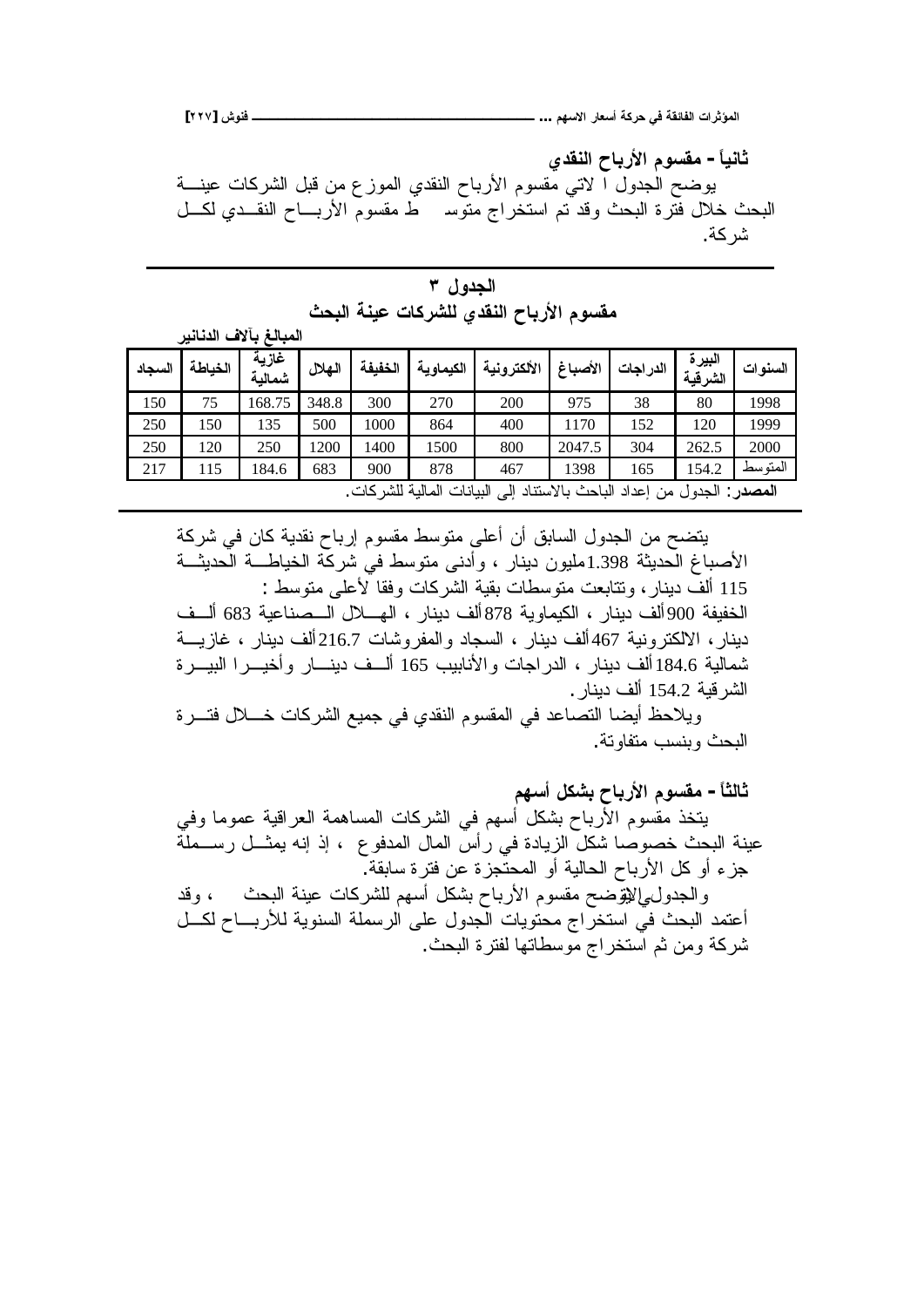|                                            | الجدول ٤ |  |  |
|--------------------------------------------|----------|--|--|
| مقسوم الأرباح بشكل أسهم للشركات عينة البحث |          |  |  |

**(ŧƒƈœƈťƃŒƇƒƒƚƆŕŸƃœŕƆƃŒ)**

| السجاد | الخباطة                                                      | غازية<br>شمالية | المهلال | الخفيفة | الكيماوية | الإلكترونية | الأصباغ | الدر اجات | البيرة<br>الشرقية | السنو ات |  |
|--------|--------------------------------------------------------------|-----------------|---------|---------|-----------|-------------|---------|-----------|-------------------|----------|--|
| 42     | 28.5                                                         | 22.5            | 93      | 100     | 135       | 92          | 195     | 22        | 40                | 1998     |  |
| 50     | 150                                                          | 182.5           | 521     | 200     | 270       | 200         | 195     | 76        | 40                | 1999     |  |
| 125    | 50                                                           | 200             | 356     | 300     | 730       | 400         | 9585    | 152       | 90                | 2000     |  |
| 72.4   | 161.7                                                        | 135             | 323.4   | 200     | 378.4     | 230.7       | 3325    | 83.3      | 56.7              | المتو سط |  |
|        | المصدر : إعداد الباحث بالاستناد إلى البيانات المالية للشركات |                 |         |         |           |             |         |           |                   |          |  |

يثنير الجدول ٤ الى أعلى وأدنى متوسط رسملة حصلت في شركة الأصــــباغ الحديثة 3325 مليون دينار والبيرة الشرقية 56.7مليون دينار ، وجاءت متوســطات الرسملة للشركات الأخرى عينة البحث تنازليا كما يأتي:

الكيماوية 378.4مليون دينسار ، الهيلال السصناعية 323.4مليسون دينسار ، الالكترونية 230.7مليون دينار ، الخفيفة 200مليون دينار ، الخياطة الحديثــة 161.7 مليون دينار ، غازية شمالية 135مليون دينار ، الدر اجات والأنابيــب 83.3 دينـــار ، السجاد و المفر و شات 72.4 ملبون دبنار .

ويلاحظ أيضوَّل خلال الجدول التصاعد في عمليات الـ رسملة سنة بعد أخرى خلال فتر ة البحث.

**P/E RatioŗƒšŕŧƃŒ (ŻŵœŰƆ) ŧŧƂƆ-ĹœŶŕŒŧ** يعد هذا المؤشر من المؤشرات المهمة في نقييم أسهم الشركات ، إذ إنه يعطي نصورات مستقبلية للمستثمرين والأطراف الأخرى حول أداء الشركة الحالي وفـــي المستقل .

وعلى غرار المتغيرات السابقة إعتمد البحث في احتساب متوسطات مضاعف الربحية لكل شركة على مضاعف الربحية السنوى المنشور من قبل الشركات عينة البحث. والجدول ٥ وضح ذلك.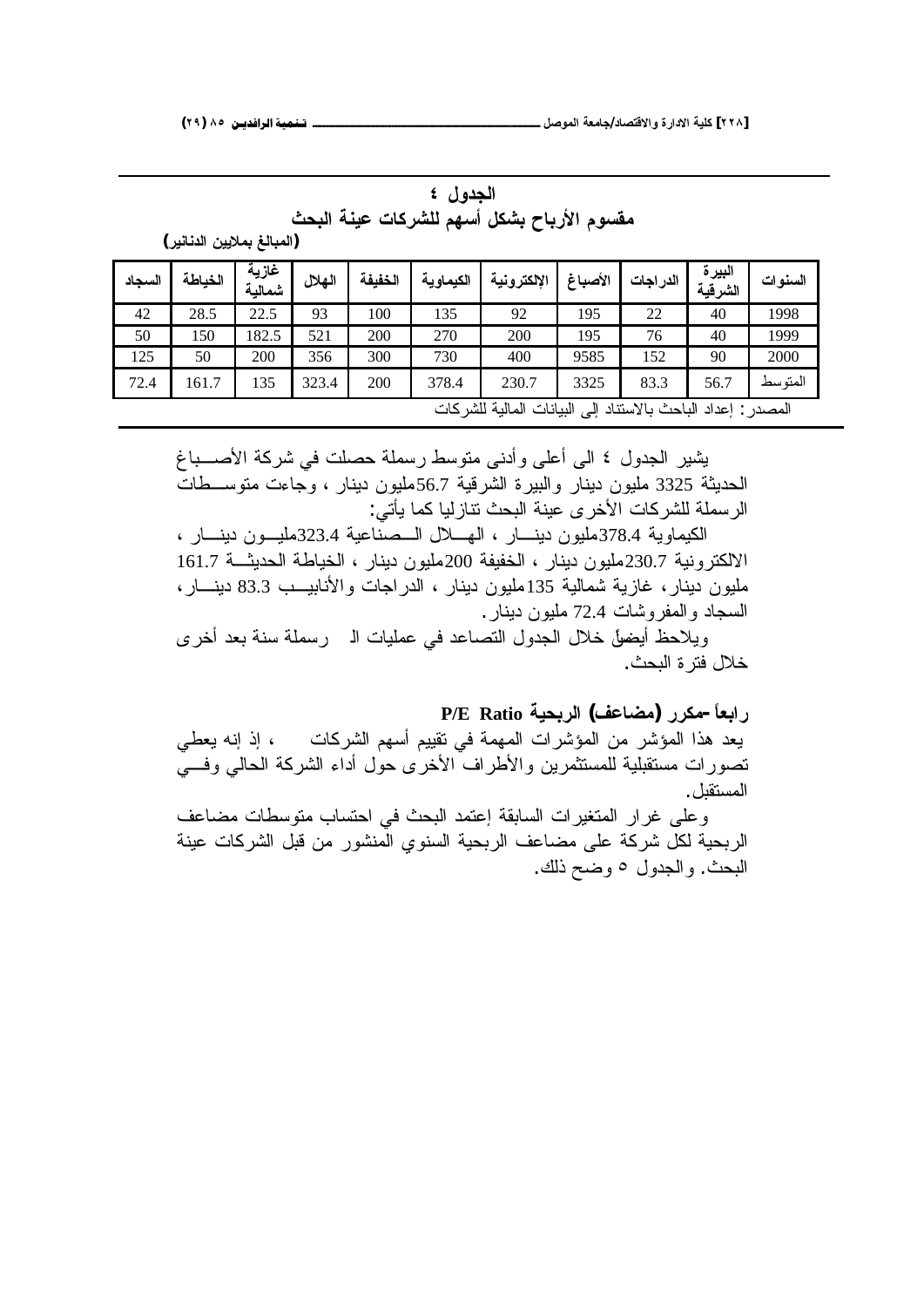|        | (مضاعف) الربحية للشركات عينة البحث<br>مکر ر |                 |        |         |                                           |             |         |          |                                                                                                           |          |  |  |
|--------|---------------------------------------------|-----------------|--------|---------|-------------------------------------------|-------------|---------|----------|-----------------------------------------------------------------------------------------------------------|----------|--|--|
| السجاد | الخباطة                                     | غازية<br>شمالية | الهلال | الخفيفة | الكيماوية                                 | الإلكترونية | الأصباغ | الدراجات | البير ة<br>الشرقية                                                                                        | السنو ات |  |  |
| 11.1   | 15                                          | 77              | 7.7    | 9.9     | 17.7                                      | 17.3        | 9.1     | 13       | 16.1                                                                                                      | 1998     |  |  |
| 13.7   | 44.7                                        | 16.3            | 17.8   | 6.4     | 11                                        | 12.8        | 8.8     | 14.8     | 22.7                                                                                                      | 1999     |  |  |
| 7.7    | 11.6                                        | 45.3            | 16.6   | 10.9    | 13.2                                      | 33.8        | 15      | 15.6     | 20                                                                                                        | 2000     |  |  |
| 10.8   | 23.8                                        | 46.2            | 14     | Q       | 14                                        | 21.3        | 11      | 14.5     | 20                                                                                                        | المتو سط |  |  |
|        |                                             |                 |        |         | $\mathcal{L}$ at the set of $\mathcal{L}$ | $-1.1$      |         |          | $\mathcal{H} = \{ \ldots, \ldots, \mathcal{H} \}$ , and $\mathcal{H} = \{ \ldots, \ldots, \mathcal{H} \}$ |          |  |  |

الجدول **0** مكرر (مضاعف) الربحية للشركات عينة البحث

<mark>المصدر</mark> : من إعداد الباحث بالاستناد إلى البيانات المالية للشر كات

تشير متوسطات مضاعف الربحية إلى أن أعلى متوسط قد تحقق في شـــركة الغازية شمالية 2ﮬ\$ ،وجاءت متوسطات بقية الشركات متفاوتة بشكل كبير م إذ إن التذبذب بين المضاعف لكل سنة كان واضحا بين شركة وأخرى ومتذبـــذبا مـــن سنة إلى أخرى لكل شركة من شركات العينة .وكانت المتوسطات كما يأتي:

الخياطة الحديثة 23.8 مرة، الالكترونية 21.3 مرة، البيرة الشرقية 20 مـــرة، الدر اجات و الأنابيب 14.5 مر ة، الهلال الصناعية 14 مـــر ة، الكيماويـــة 14 مـــر ة، الأصباغ الحديثة 11 مر ة، السجاد و المفر وشات 10.8 مر ة، الخفيفة 9 مر ات.

تحليل نتائج إختبار علاقات الارتباط والانحدار بين متغيرات البحث يتضمن هذا الجانب من التحليل مناقشة النتائج المتعلقة بالارتبساط والانحسدار لمتغير ات البحث سواء على مستوى كل شركة من الشركات وعلى مستوى العينــــة ..<br>ككل

أولاً <del>ت</del>حليل نتائج علاقات الارتباط والانحدار بين مقسوم الأرباح النقدي ومؤشـــر السوق المال*ي* على مستوى كل شركة

يوضح تحليل الارتباط مدى العلاقة بين المتغير ات المبحوثة وكذلك قوة هــذه العلاقة. أما تحليل الانحدار فيشير إلى مدى تأثير مقسوم الأربـــاح النقـــدي علــــي تحركات أسعار الأسهم ارتفاعا وانخفاضا من خلال مؤشر السوق ، وبتم تفسير ذلك عن طريق معامل التحديد  $\mathrm{R}^2$  والجدول الاتي يوضح ذلك: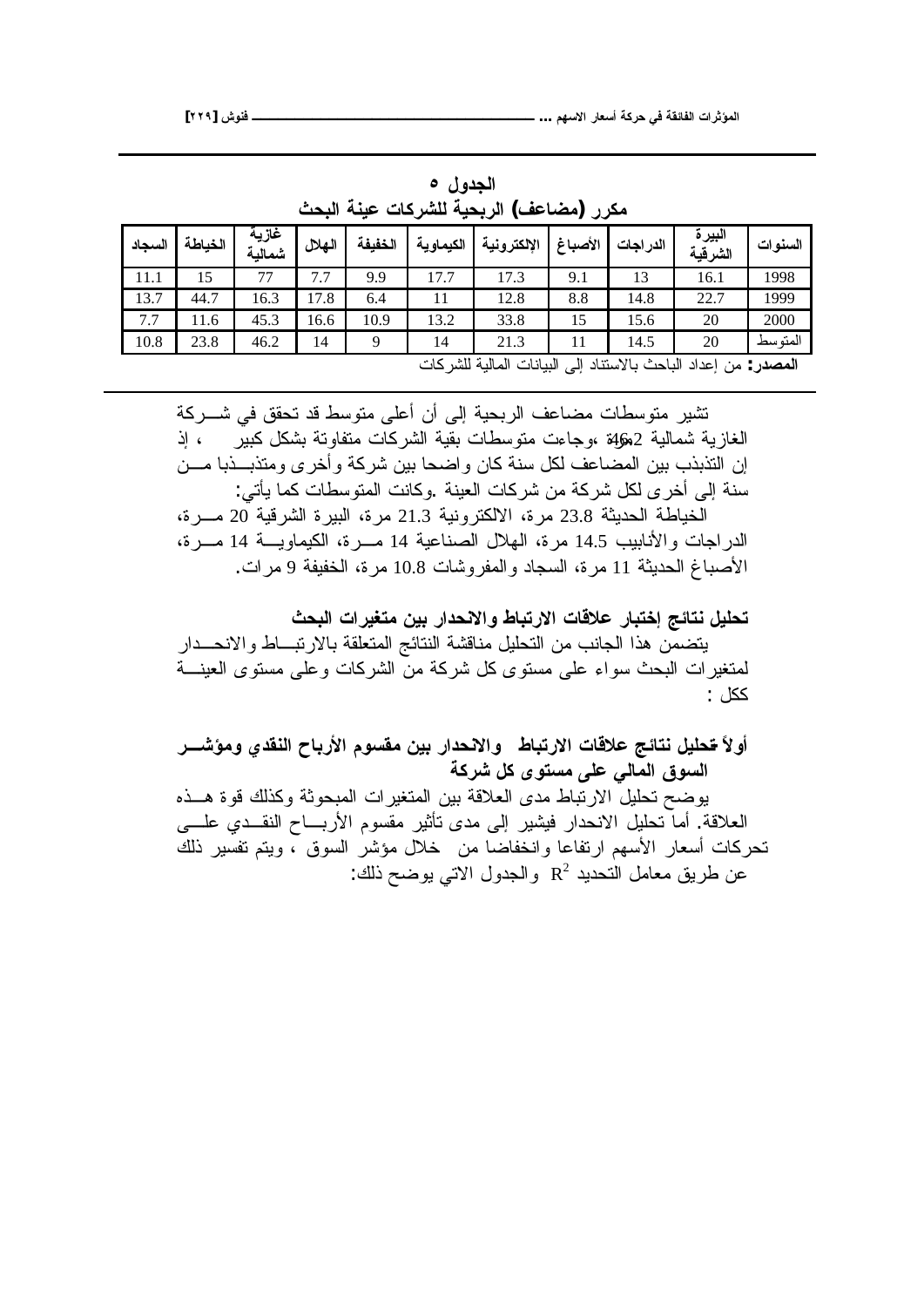|                 |        | الازباح اسعدي وموسر السوق    |                     | تتأتج تحتين حلافات الارتباط والانحدار بين معسوم              |             |                     |                    |
|-----------------|--------|------------------------------|---------------------|--------------------------------------------------------------|-------------|---------------------|--------------------|
| المعنوية<br>sig | F      | معامل التحديد<br>${\bf R}^2$ | معامل<br>الانحدار β | الحد الثابت a                                                | $\mathbf t$ | معامل<br>الارتباط r | الشر كات           |
| 0.13            | 23.3   | 0.959                        | 0.155               | 11.3                                                         | 1.589       | 0.975               | السجاد             |
| 0.13            | 23.28  | 0.959                        | 0.238               | 17.675                                                       | 3.015       | 0.979               | الخياطة            |
| 0.981           | 0.001  | 0.001                        | 4.622               | 44.146                                                       | 1.494       | 0.03                | غازية شمالية       |
| 0.69            | 0.28   | 0.219                        | 9.432               | 42.74                                                        | 2.783       | 0.468               | الهلال             |
| 0.364           | .2.416 | 0.707                        | 1.384               | 32.547                                                       | 3.627       | 0.841               | الخفيفة            |
| 0.476           | 1.163  | 0.538                        | 1.092               | 35.411                                                       | 3.458       | 0.733               | الكيماوية          |
| 0.584           | 0.585  | 0.369                        | 1.821               | 36.5                                                         | 2.896       | 0.607               | الالكتر ونية       |
| 0.688           | 0.286  | 0.222                        | 7.557               | 34.437                                                       | 1.653       | 0.471               | الأصباغ            |
| 0.516           | 0.906  | 0.475                        | 4.732               | 37.207                                                       | 3.79        | 0.689               | الدر اجات          |
| 0.663           | 0.342  | 0.255                        | 4.822               | 37.565                                                       | 2.636       | 0.505               | البير ة<br>الشرقية |
|                 |        |                              |                     | المصدر: الجدول من إعداد الباحث بالاستناد إلى مخر جات الحاسوب |             |                     |                    |

الجدول ۲

**žƍŪƃŒŧŬŌƆƍƐťƀƈƃŒşœŕŧƕŒƅƍŪƀƆƇƒŕŧŒťšƈƙŒƍűœŕřŧƙŒŘœſƚŵ¾ƒƄšřŝőœřƈ**

يثنير الجدول 6 إلى أن جميع الشركات في العينــــة لهــــا معــــاملات ارتبــــاط تراوحت بين المتوسطة والجيدة جدًا بين المتغيرات المبحوثة ما عدا شركة الغازيـــة شمالية فقد كان معامل الارنباط ضعيفا إذ بلغ 0.30 .

وكذلك جاء اختبار علاقات الانحدار متباينآ بين الشركات ومعنويـــا ، إذ بلـــغ أعلى معامل نحديد 59هِكل من شركتي السجاد والخياطة . في حين كـــان أدنــــي معامل تحديد في الغازية شمالية إذ بلغ 001.وجاءت بقية الشركّات متبـ اينــــة مـــن حيث فوة علاقات الانحدار . ويشير إختبار t أن t المحسوبة في جميـــع الـــشركات كانت أعلى من الجدولدِ بة بقيمة 1.812، ما عدا شركات (السجاد،الغازيــــة شــــمالية ، الأصباغ الحديثة) فإن t المحسوبة كانت أدنى من الجدولية .

نستنتج من ذلك أن نقلبات أسعار الأسهم لسبع شـــركات لا يفـــسرها مقـــسوم الأرباح النقدي، أُمِين|هناك منغيرات أخرى بعضها داخلـــي خـــاص بالـــشركات ، والبعضُ الأخرِ خارجي لا يستند إلى أسباب منطقية هي الّتي نؤثر فـــي تحركـــات أسعار الأسهم، أما بقية الشركات فإن مقسوم الأرباح النقدي فيهــــا يفـــسر تقلبــــات أسعار الأسهم. أما على مستوى العينة ككل فيوضحها الجدول ٧.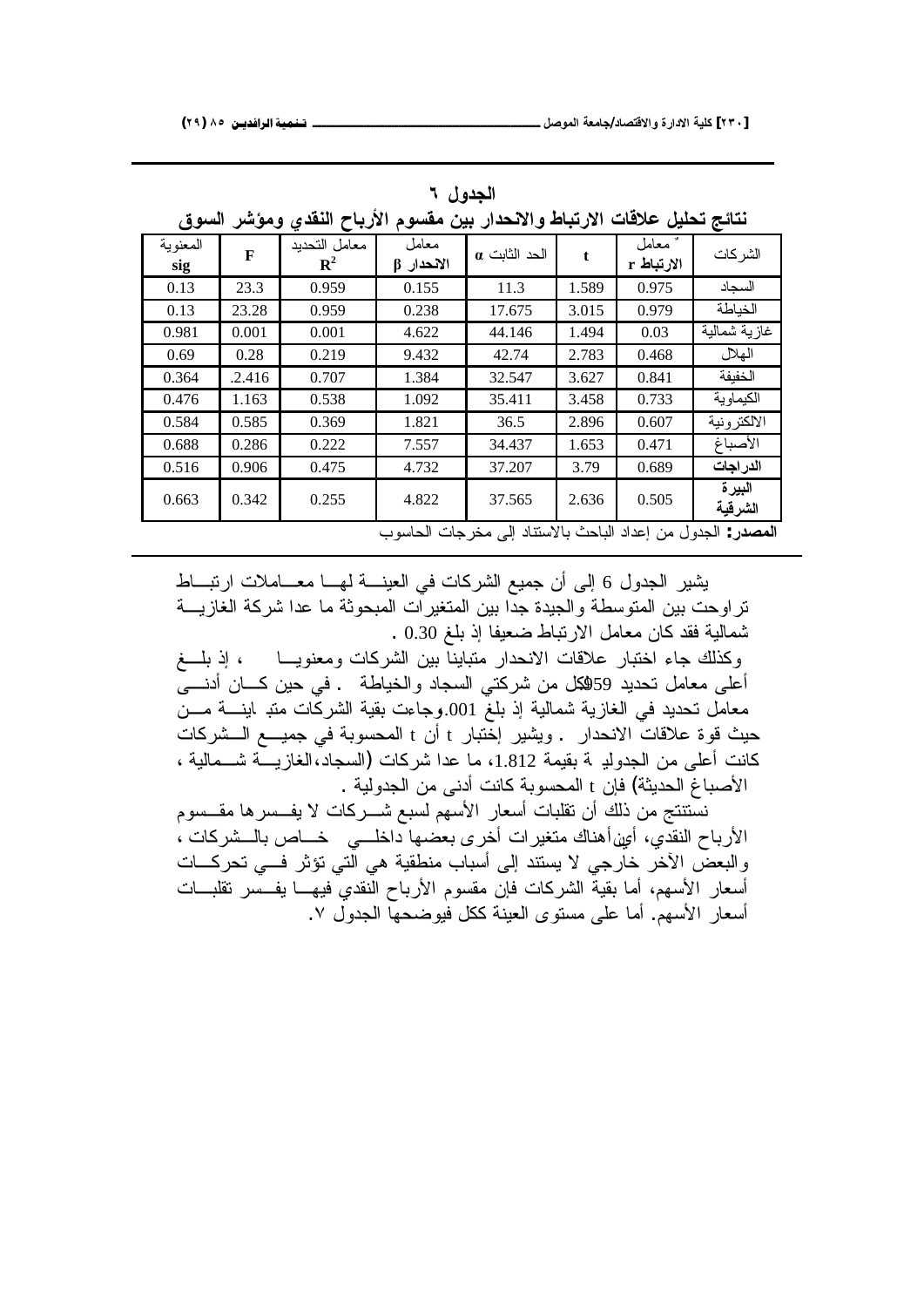#### ا**لجدول** ۷

نتائج تحليل علاقات الارتباط والانحدار بين مقسوم الأرباح النقد*ي* ومؤشر السوق على مستوى العبنة ككل

| المعنوية<br>sig |       | معامل<br>$\mathbf{R}^2$ التحديد | معامل<br>الانحدار | الحد الثابت<br>a |      | معامل<br>الارتباط r                               |
|-----------------|-------|---------------------------------|-------------------|------------------|------|---------------------------------------------------|
| 0.776           | 0.087 | 0.011                           | 4.671             | 42.579           | 4.06 | 0.103                                             |
|                 |       | مخرجات الحاسوب                  |                   |                  |      | ا <b>لمصدر</b> : الجدول من إعداد الباحث بالاستناد |

يشير الجدول Y إلى ضعف معامل الارتباط بسين مقسوم الأربساح النقــدي ومؤشر السوق للعينة ككل إذ بلغ 103.، ومما يعزز نفسير ذلك عدم معنوية معامـــل الانحدار عند مستوى ثقة 0.95. من خلال معامل التحديد المتـــدنى 0.011 ويـــشير اختبار t إلى أن المحسوبة أعلى من الجدولية، مما يقودنا إلى إستتتاج مفاده ضــــعف قدرة مقسوم الأرباح النقدي علىقفسير ظاهرة تقلبات أسعار الأسهم "، عليــــه نؤكـــد رِ فض فرضية البحث الأولى.

 **ƅƌºŪŊ¾ƂŬºŕşœŕŧƕŒƅƍŪƀƆƇƒŕŧŒťšƈƙŒƍűœŕřŧƙŒŘœſƚŵŝőœřƈ¾ƒƄšř -Ĺœƒƈœś** ومؤشر السوق للعينة على مستوى كل شركة

### الجدول ۸

نتائج تحليل علاقات الارتباط والانحدار بين مقسوم الأرباح بشكل أسهم

| المعنوية | F     | معامل                  | معامل            | الحد الثابت |        | معامل      | الشركات                                                                |
|----------|-------|------------------------|------------------|-------------|--------|------------|------------------------------------------------------------------------|
| sig      |       | $\mathbf{R}^2$ التحديد | $\beta$ الأنحدار | $\alpha$    |        | الارتباط r |                                                                        |
| 0.763    | 0.153 | 0.133                  | 4.475            | 41.016      | 3.326  | 0.364      | السحاد                                                                 |
| 0.431    | 1.552 | 0.608                  | 0.011            | 36.608      | 4.463  | 0.78       | الخباطة                                                                |
| 0.187    | 10.92 | 0.916                  | 8.962            | 32.899      | 7.734  | 0.957      | غاز ية شمالية                                                          |
| 0.12     | 27.66 | 0.965                  | 4.169            | 31.52       | 10.799 | 0.982      | الهلال                                                                 |
| 0.463    | 1.259 | 0.557                  | 6.839            | 31.322      | 2.379  | 0.747      | الخفبفة                                                                |
| 0.658    | 0.355 | 0.262                  | 1.503            | 39.312      | 3.417  | 0.512      | الكيماوية                                                              |
| 0.572    | 0.633 | 0.388                  | 3.65             | 36.58       | 3.026  | 0.623      | الالكتر ونية                                                           |
| 0.797    | 0.109 | 0.099                  | 5.304            | 43.235      | 4.868  | 0.314      | الأصباغ                                                                |
| 0.525    | 0.852 | 0.46                   | 9.514            | 37.07       | 3.636  | 0.678      | الدر اجات                                                              |
| 0.797    | 0.109 | 0.099                  | 9.961            | 39.354      | 2.129  | 0.314      | البيرة الشرقية                                                         |
|          |       |                        |                  |             |        |            | <b>المصدر</b> : الجدو ل من إعداد الباحث بالاستناد إلى مخر جات الحاسو ب |

يبين لنا الجدول ٨ نباين معاملات الارتباط والانحدار بين مقــسوم الأربـــاح بشكل أسهم ومؤشر السوق لكل شركة ، إذ بلغ أقوى معامل إرتباط في شركة الهلال

ومؤشر السوق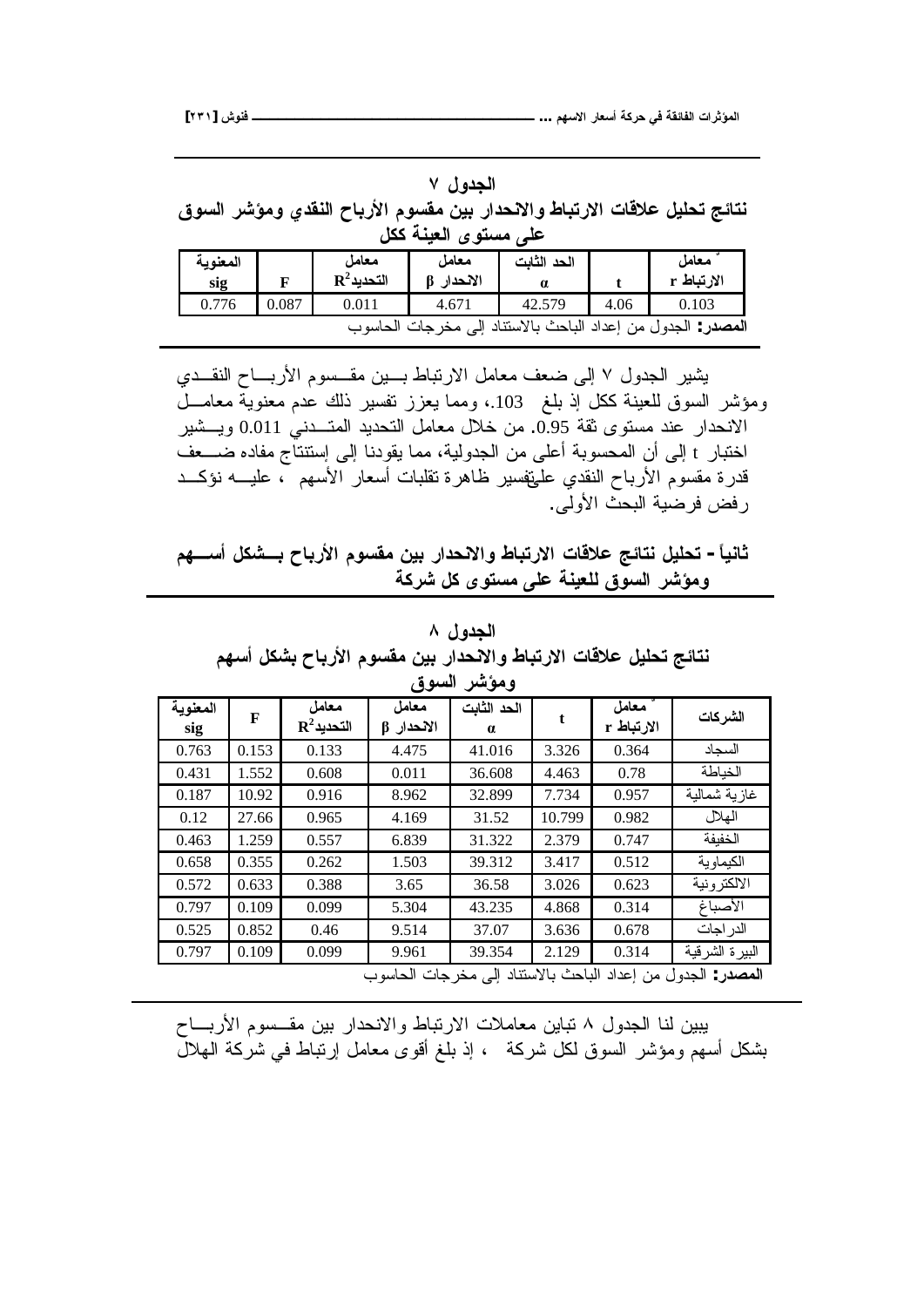**(ÏÖ) ÕÒ ÞNë¢Ë¦×ìÜàN**66666666666666666666666666666666666666666666666666666666666666666666666666666666666666666666666666**¾ŮƍƆƃŒŗŶƆœŞ/ťœŮřſƙŒƍŖŧŒťƙŒŗƒƄƂ [ÏÐÏ]**

الصناعبة 982.، بعــدها الغاز بــــة شـــمالية 957.، الخياطـــة 780.، الخفيفــة 747.، الدر اجات 678.، الالكترونية 623.، الكيماوية 512. .

في حيرنهيز ت بقية الشر كات بضعف معـــاملات الار نبـــاط ، الـــسجاد 364.، الأصباغ 314.، والبيرة الشرقية 314.،وعزز ذلك ما وصلت اليه معاملات الانحدار إذ بلغ أُعلى معامل تحديد في شركتي الهلال 982. والغازية شمالية 957.، وأدناهـــا في شركتي الأصباغ والـ بير ة الشرقية 109 لكل منهما ، وتر اوحت معاملات تحديــد بقية الشركات بين ذلك .

وفد كانت جميع معاملات الانحدار معنوية بصورة متباينــــة بــــين الـــشركات بمستوى ثقة 0.95، ويؤكد إختبار t أن المحسوبة كانت أعلى من الجد وليــــة فــــي جميع الشركات، وفَوْلِك إشارة إلى ضعف العلاقة الّذ ۖ فــسيرية لمقــسوم الأربـــاح بشكل أسهم علىي مستوى كل شركة ومؤشر السوق .

من جهة أخرى وعند اختبار المتغيرات نفسها على مستوى العينة ككل تظهر نتائج موضحة في الجدول ٩.

الجدو ل ۹ نتائج تحليل علاقات الارتباط والانحدار بين مقسوم الأرباح بشكل أسهم ومؤشر السوق عل*ى* مستوى العينة ككل

| المعنوية<br>sig |       | معامل<br>$\mathbf{R}^2$ التحديد | معامل<br>الانحدار | الحد الثابت |       | معامل<br>الارتباط r                               |
|-----------------|-------|---------------------------------|-------------------|-------------|-------|---------------------------------------------------|
| 0.723           | 0.134 | 0.017                           | 2.524             | 43.736      | 5.935 | 0.129                                             |
|                 |       |                                 | مخرجات الحاسو     |             |       | ا <b>لمصدر</b> : الجدول من إعداد الباحث بالاستناد |

يبدو من استقراء الجدول همعف معامل الارتباط بين المتغيـــريــ ن،إذ بلــــــغ  $\Phi$ ليا معامل التحديد فقد فسر ضعف العلاقة بين المتغيرين إذ بلغ  $17$  .017 بمعنى . 0.95 قر معنوي بشكل ضعيف جداً عند مستوى ثقة 0.95

وقد كانت للمحسوبة أعلى من الجدولد ةبشكل كبير ، مما يشير إلى ضـــعف معنوية العلاقة على مستوى العينة بمعنى أخر أن مقسوم الأ رباح بشكل أســـهم لا يفسر النقلبات، عليه ترفض الفرضية الثانية .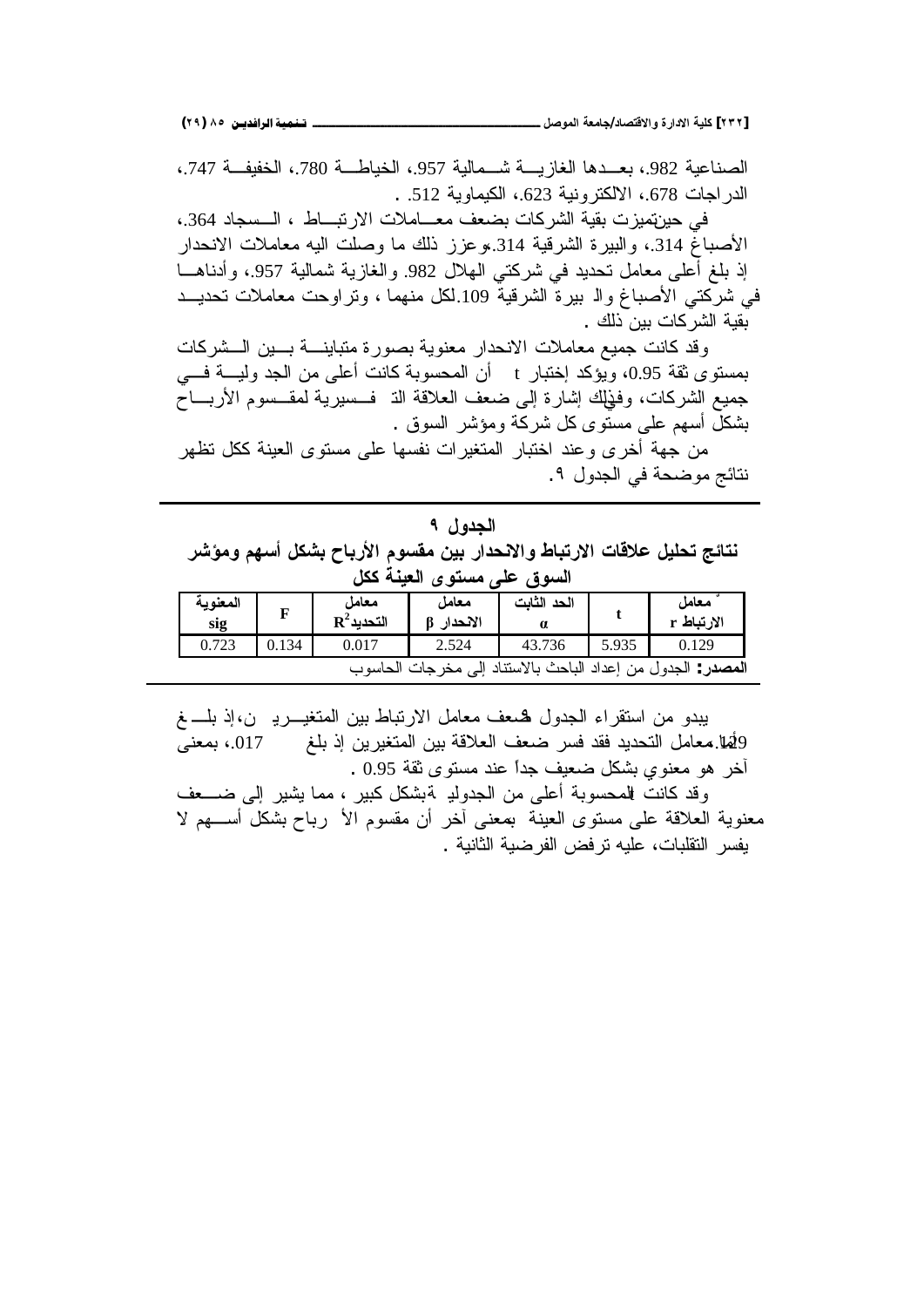**[ÏÐÐ] ūƍƈżººººººººººººººººººººººººººººººººº ...ƅƌŪƙŒŧœŶŪŊŗƂŧšƑżŗƀőœŽƃŒŘŒŧśŌƆƃŒ**

**P/E ŗƒšŕŧƃŒ (ŻŵœŰƆ) ŧŧƂƆƇƒŕŧŒťšƈƙŒƍűœŕřŧƙŒŘœſƚŵ¾ƒƄšřŝőœřƈ -Ĺœśƃœś žƍŪƃŒŧŬŌƆƍ Ratio**

| نتائج تحليل علاقات الارتباط والانحدار بين مكرر<br>الربحيه ومؤشر السوق    |       |           |            |           |          |            |                |  |  |  |
|--------------------------------------------------------------------------|-------|-----------|------------|-----------|----------|------------|----------------|--|--|--|
| المعنوية                                                                 |       | معامل     | معامل      | الحد      |          | معامل      |                |  |  |  |
| sig                                                                      | F     | التحديدR2 | الانحدار β | الثابت α  | t.       | الارتباط r | الشركات        |  |  |  |
| 0.923                                                                    | 0.015 | 0.015     | 0.369      | 40.993    | 1.221    | 0.121      | السجاد         |  |  |  |
| 0.596                                                                    | 0.541 | 0.351     | 0.298      | 37.917    | 3.338    | 0.593      | الخباطة        |  |  |  |
| 0.187                                                                    | 10.94 | 0.916     | $-0.289$   | 58.34     | 12.742   | 0.957      | غازية شمالية   |  |  |  |
| 0.061                                                                    | 109.5 | 0.991     | 1.653      | 21.808    | 9.366    | 0.995      | الهلال         |  |  |  |
| 0.672                                                                    | 0.32  | 0.242     | $-1.908$   | 62.299    | 1.992    | 0.492      | الخفيفة        |  |  |  |
| 0.079                                                                    | 64.71 | 0.985     | $-2.662$   | 82.172    | 17.438   | 0.992      | الكيماوية      |  |  |  |
| 0.927                                                                    | 0.013 | 0.013     | 9.457      | 42.984    | 2.258    | 0.114      | الالكتر ونية   |  |  |  |
| 0.824                                                                    | 0.08  | 0.074     | 0.715      | 37.158    | 1.301    | 0.273      | الأصباغ        |  |  |  |
| 0.324                                                                    | 3.206 | 0.762     | 6.005      | $-41.876$ | $-0.861$ | 0.873      | الدر اجات      |  |  |  |
| 0.137                                                                    | 21.02 | 0.955     | 2.697      | $-7.864$  | $-0.676$ | 0.977      | البيرة الشرقية |  |  |  |
| الباحث بالاستناد إلى مخرجات الحاسوب<br>ا <b>لمصدر</b> : الجدو ل من إعداد |       |           |            |           |          |            |                |  |  |  |

**آلجدول ۱۰** 

يظهر الجدول ١٠أن هناك اختلافاً بيننلموذج مكرر الأرباح والإ نمــوذجين السابقين فيما يتعلق بعدد الشركات التبي لها معاملات ارتباط عالية جدا وهي : الكيماوية 992.، الهلال 995.، البيرة الشرقية 977.، الغازيــــة شـــمالية 953.، الدراجات 873.، أما بقية الشركات فقد نراوحت معاملات الارنباط بين المتوســطة والضعيفة وهي على التسوالي : الخياطة 593.، الخفيفة 492.، الأصــباغ 273.، الالكترونية 114.، السجاد 121.وجاءت معاملات الأنحــدار معنويـــة إذ تميـــزت بعضها بمعاملات تحديد قوية وهي على النوالي ، الهلال، الكيماوية، البيرة الشرقية، الغازية شــمالية ، الـــدراجات (991. 985. 955.، 916.، 762.)، وتميـــزت بقيـــة الشركات بضعف معاملات الذ حديد، ويشير اختبار t إلى أن المحسوبة أعلـــي مـــن الجد ولية في الشركات الإخياطة، غازية شــمالية ، الهــــلال، الخفيفــة، الكيماويـــة، الالكترونية). أما في بقية الشركات فقد كانت قيمة dعكــس ذلــك . أي أن مكـــرر الربحية فيها يفسر تقلبات أسعار الأسهم .

ويشير الجدول ا اإلى تفسير ما ذهبنا إليه بوجود تحسن طفيف فسي تسأثير مكرر الربحية في أسعار الأسهم عند تفسير الجدول ١٠.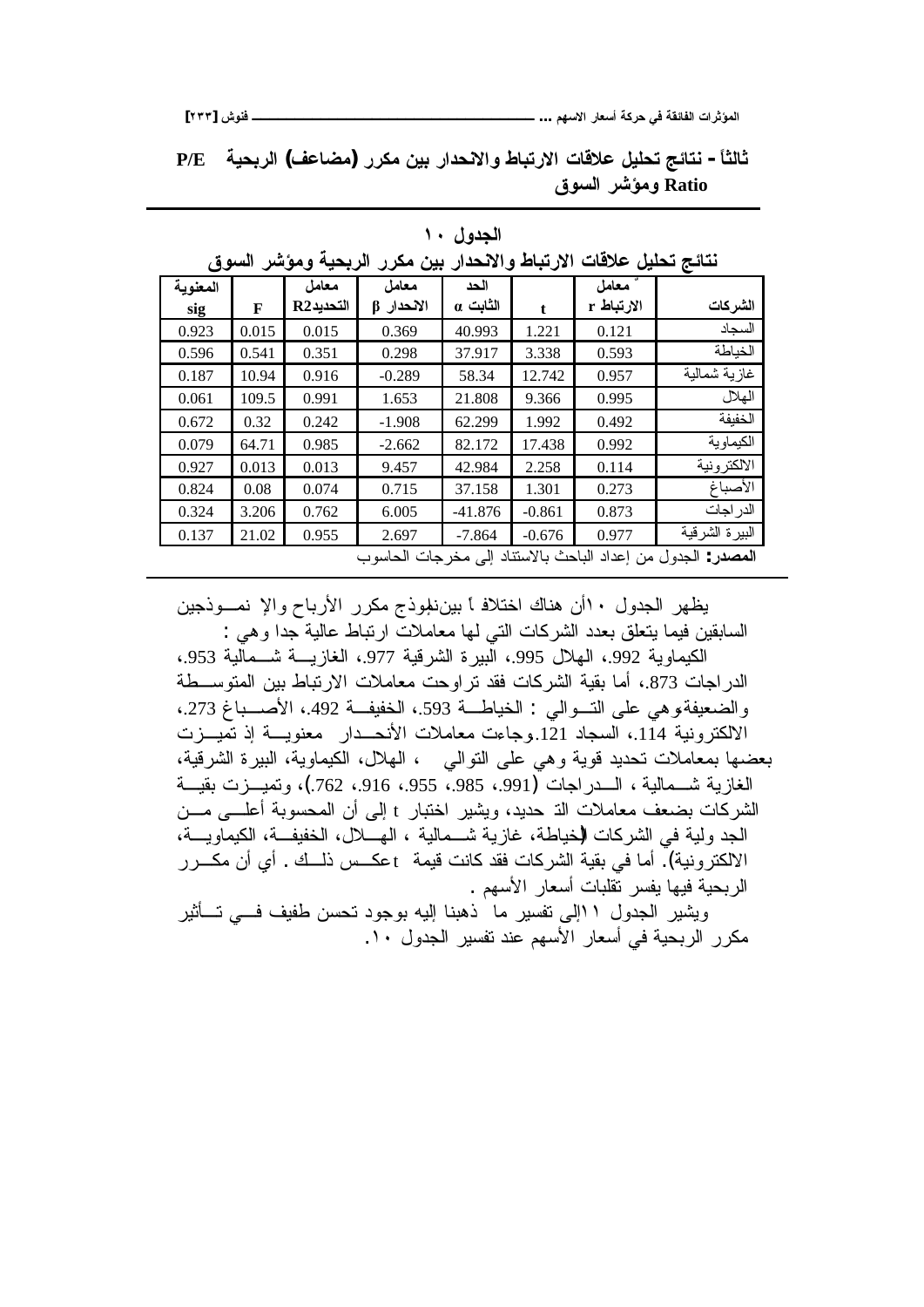## **الجدول ۱۱**

نتائج تحليل علاقات الارتباط والانحدار بين مكرر الربحية ومؤشر السوق عل*ى* مسته ي ا**لعن**ة ككل

| . .                                                                     |       |                        |          |             |       |            |  |  |  |  |
|-------------------------------------------------------------------------|-------|------------------------|----------|-------------|-------|------------|--|--|--|--|
| المعنوية                                                                |       | معامل                  | معامل    | الحد الثابت |       | معامل      |  |  |  |  |
| sig                                                                     |       | $\mathbf{R}^2$ التحديد | الانحدار |             |       | الارتباط r |  |  |  |  |
| 0.07                                                                    | 4.371 | 0.353                  | 1.071    | 25.221      | 2.327 | 0.594      |  |  |  |  |
| ا <b>لمصدر</b> : الجدول من إعداد الباحث بالاستناد إلى<br>مخرجات الحاسوب |       |                        |          |             |       |            |  |  |  |  |

يوضح الجدول ١١ إرتفاع معامل الارتباط على مستوى العينة ككل وكـذلك ارتفاع معامل التحديد مقارنة بالإ نموذجين السابقين. كما أن قيم t المحسوبة تـــشير الِّي التحسن أيضاً على الرغم من كونها أعلى من الجد ولية، إلا أنه يبقى القـــول أن تقلبات أسعار الأسهم لا يفسرها مكرر الأرباح على مــستوى العينـــة ككـــل عليـــه نز فض الفر ضبة الثالثة.

الاستنتاجات والتوصيات

- أو لأ الاستنتاجات
- ا . هناك خلاف حولهدي نأثير مقسوم ا لأرباح النقدي فيiقلبات أسعار الأســـهم ، فهدخل (Modigliani and Miller) بيرى أن محتوى المعلومات لمقسوم الأربــــاح هلِلمؤثر الحاسم بنقلبات أسعار الأسهم . في حين أن مـــدخل (Jordan) يؤكـــد على القيمة الحالية لمقسوم الأرباح النقدي ، أي القيمة الحالية للتــدفقات النقديـــة التِحِصل المستثمر هي المؤثرة بتقلبات أسعار الأســـهم ، ذلــك لأن القيمـــة الحالية للمقسوم نعد بمثابة دخل للمستثمر من دون أن يؤثر ذلك فـــي رأســـماله الأصلي.
- ۲. ضعف قدرة مقسوم الأرباح النقدي ومقسوم الأرباح بشكل أسهم ومكرر الربحية علَّـي مسنَّوي العبينة ككلُّ في نفسير ظاهرة نقلبات أن سعار الأســــهم ، وقـــد كــــان واضحا من خلال إختبار t إذ كانت t المحسوبة أعلى من الجدولية في النمـــاذج الثلاثة وبقيم (4.06 ,5.935 ,5.937 على النوالي. وقد يكون سبب ذلك ضــــعف كفاءة سوق العراق للأوراق المالية، كما نم إثباته فسي دراســـة (الـصــسناوي، .(۱۹۹ $\vee$
- ٣. وفقاً للاستتناج الثاني فإن مصدر التأثير في تقلبات أسعار الأسهم يرجـــع إلـــي متغيرات أخرى بعضها داخلية نابعة من واقع الشركات وأخرى خارجية نتعلق بالممار سات و المضاربات غير الأصولية التي تحدث في السوق .